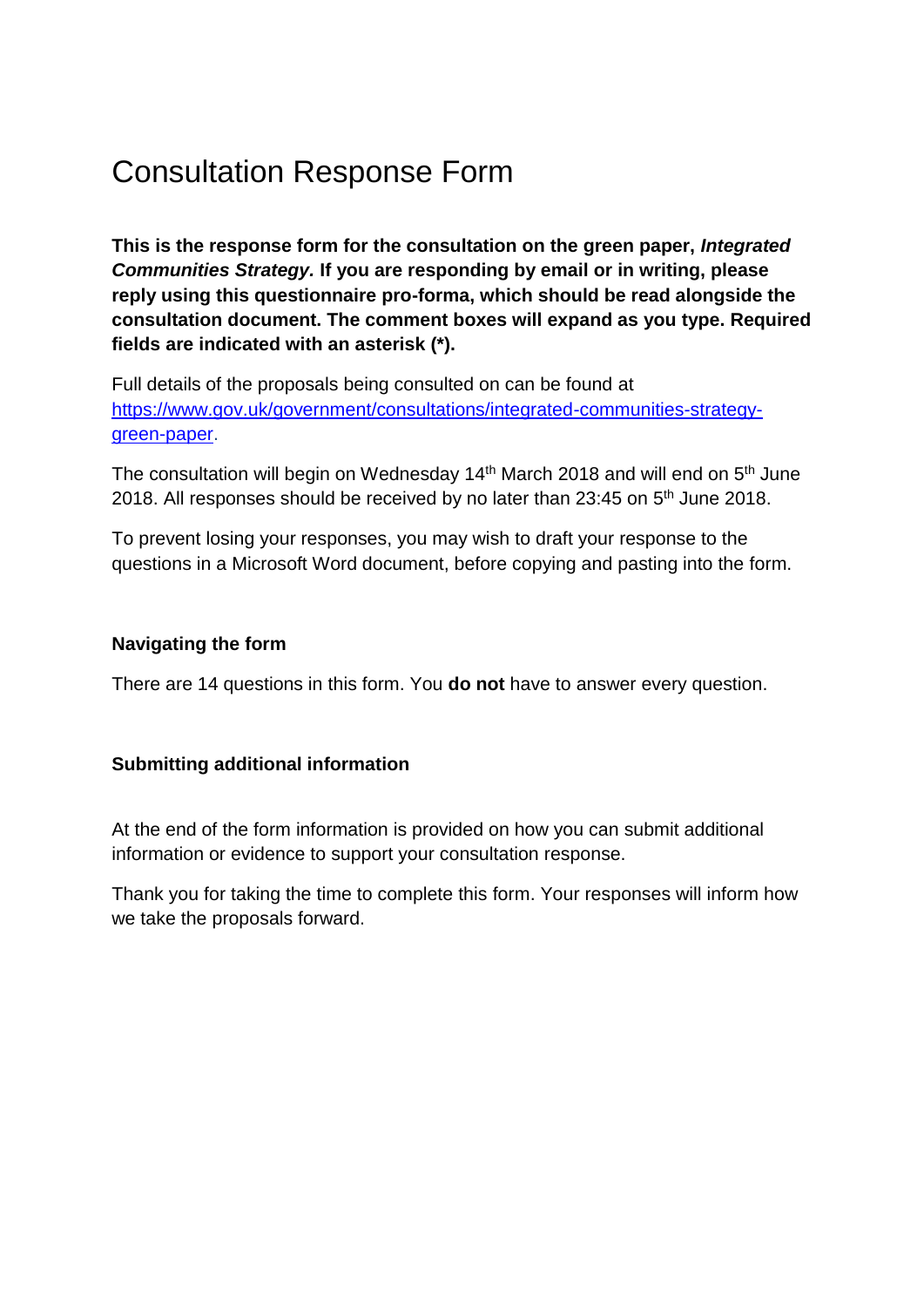# **Your details**

| <b>Title</b>                 | Mr                                |
|------------------------------|-----------------------------------|
| <b>First name</b>            | Stephen                           |
| <b>Family name (surname)</b> | Evans                             |
| <b>Address</b>               | 25 Red Lion Square                |
| City/Town*                   | London                            |
| <b>Postal Code</b>           | WC <sub>1</sub> R <sub>4</sub> RL |
| <b>E-mail address</b>        | stephen.evans@secularism.org.uk   |
| Telephone number             | 020 7404 3126                     |

# **Are you happy for the Ministry of Housing, Communities and Local Government to contact you to discuss your response?**

Yes

**Are the views expressed on this consultation your own personal views or an official response from an organisation you represent?\***

*Please select an item from the drop down menu:*

Organisational response

*Please provide the name of your organisation:* 

National Secular Society

**If you are responding on behalf of an organisation, please select the option which best describes your organisation.\***

#### *Please select an item from the drop down menu*

Other (please specify below)

#### *If you selected 'Other', please state the type of organisation:*

Not for profit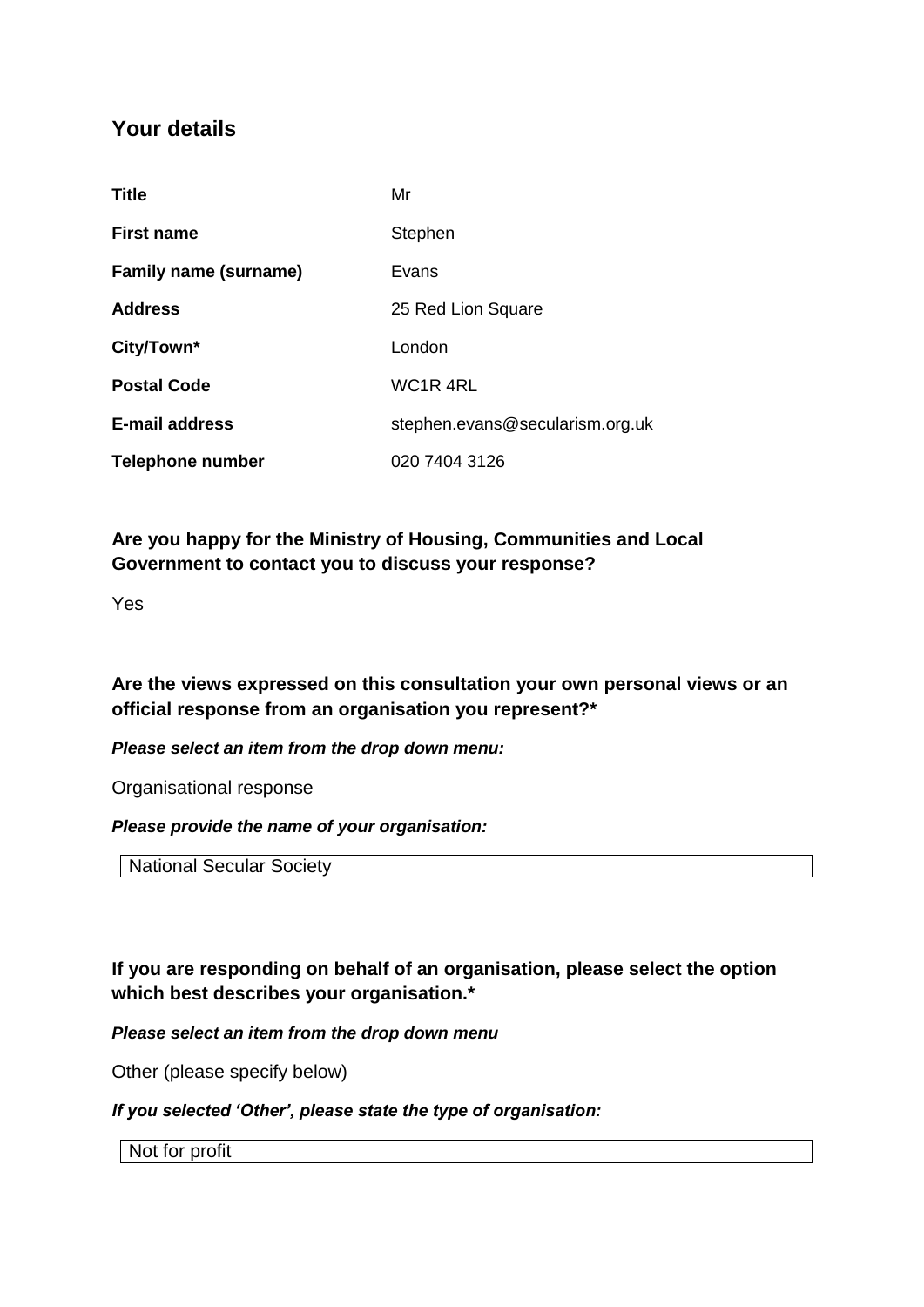# **General Overview**

The questions in this section relate to the Introduction – Building Integrated Communities.

# **Question 1**

**We define integrated communities as communities where people - whatever their background - live, work, learn and socialise together, based on shared rights, responsibilities and opportunities. Do you agree with our definition?**

#### *Please select an item from the drop down menu*

*Yes*

#### *Please enter any additional comments below:*

As an organisation campaigning for freedom, fairness and equality for people of all religions and none, the National Secular Society fully supports the vision of Britain as a nation with fully integrated communities where people of all backgrounds live, work, learn and socialise together, based on shared rights, responsibilities and opportunities. We agree that there are a worrying number of communities divided along race, faith and socio-economic lines and we support action to improve integration. In 21<sup>st</sup> century Britain, we are now more religiouslydiverse than ever before and increasingly irreligious. According to the most recent British Social Attitudes survey, over half of all people in Britain have no religion.

Our approach to integration should not only be about managing 'problems' but setting out a positive vision for what citizenship means in the context of modern Britain. Participation in an integrated society is not a duty to be imposed on people by the state (though it does involve duties). It is a right to be safeguarded by the state. Living together in an integrated society doesn't mean sharing all the same values or ways of life, but it does require a core of shared values.

In recent decades successive governments encouraged a multicultural approach to dealing with the changing demographics of society. This has tended to encourage diversity at the cost of undermining some common human rights and values. More recently, multiculturalism has evolved into 'multifaithism', with identity described around religion. This has resulted in an approach which emphasises communal or group rights, and treats minority religions as homogenous. Such an approach, like multiculturalism, gives unjustified power to group leaders, sometimes at the expense of individual human rights.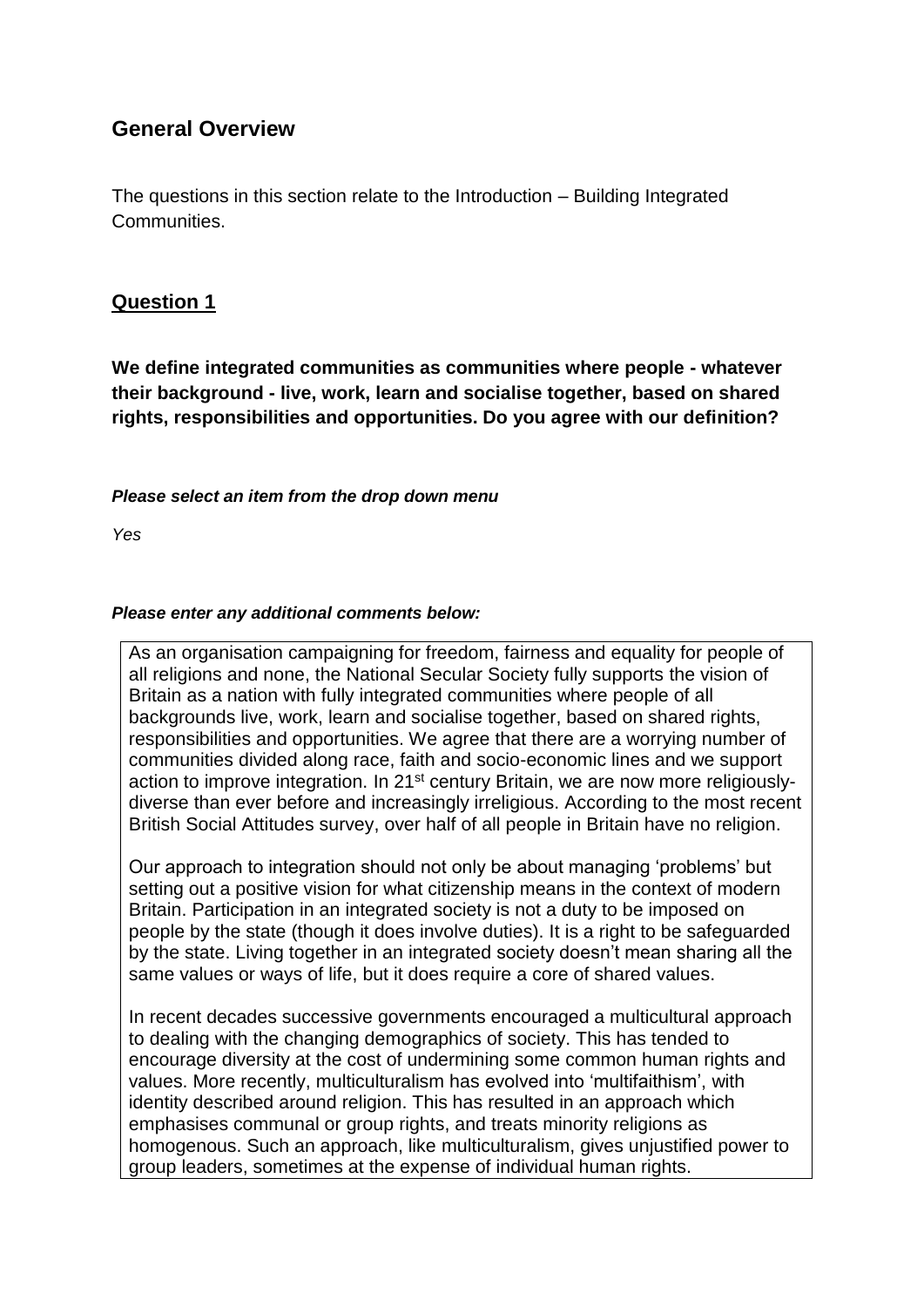A focus on 'communal rights' under the multicultural framework has led to horrendous abuses, be it female genital mutilation (FGM) or forced marriage. People (particularly women) have been left isolated from mainstream society and trapped in cultural and religious blocs, within which group pressure and 'shame' culture denies them their legal rights.

Likewise, under the emerging 'multifaith' approach where minority groups are seen exclusively through the prism of religion, the rights of women and 'minorities within minorities' are abandoned and ignored and secular space has diminished. These groups include, for instance, gay Muslims, ex- Muslims and (though not a minority) women.

The state should treat all citizens equally as individuals rather than as members of communities that are only deemed to be accessible through invariably patriarchal and often unrepresentative community leaders.

While there are proposals in the Integrated Communities Strategy Green Paper that we fully support, there are others which have caused us significant concern. There are some proposals that, if implemented poorly, could result in greater social segregation by privileging the rights of certain groups over others. And there are other proposals that may result in the state encroaching too far into religious practices, undermining the principles of secular democracy.

We are also disappointed that the Paper fails to challenge one of the most significant factors driving segregation in our communities: state-funded faith schools. Rather than acknowledging that faith schools contribute to segregating families along religious lines through both indirect and direct discrimination, this proposal conversely praises faith schools for their academic performance and Ofsted results, while casting the majority of state schools without a religious character as under-achievers.

The Paper (published before the Government's response to the 'Schools that work for everyone' consultation) omits any mention of plans to expand faith school education and increase the number of school places allocated on the basis of faith. This is such a grave omission that it forces us to question the sincerity of proposals to improve integration in schools, particularly in light of the Department for Education's announcement that it will support and fund a new wave of fully religiously selective voluntary-aided schools, albeit it has decided to retain the 50% admissions cap for faith-based free schools.

Please refer to our following responses for more detail on our analysis of the Paper.

The National Secular Society would be happy to assist in advising decisionmakers on the impact proposed integration strategies will have on the relationships between people of different religions and beliefs. We encourage you to contact us should you wish to discuss further.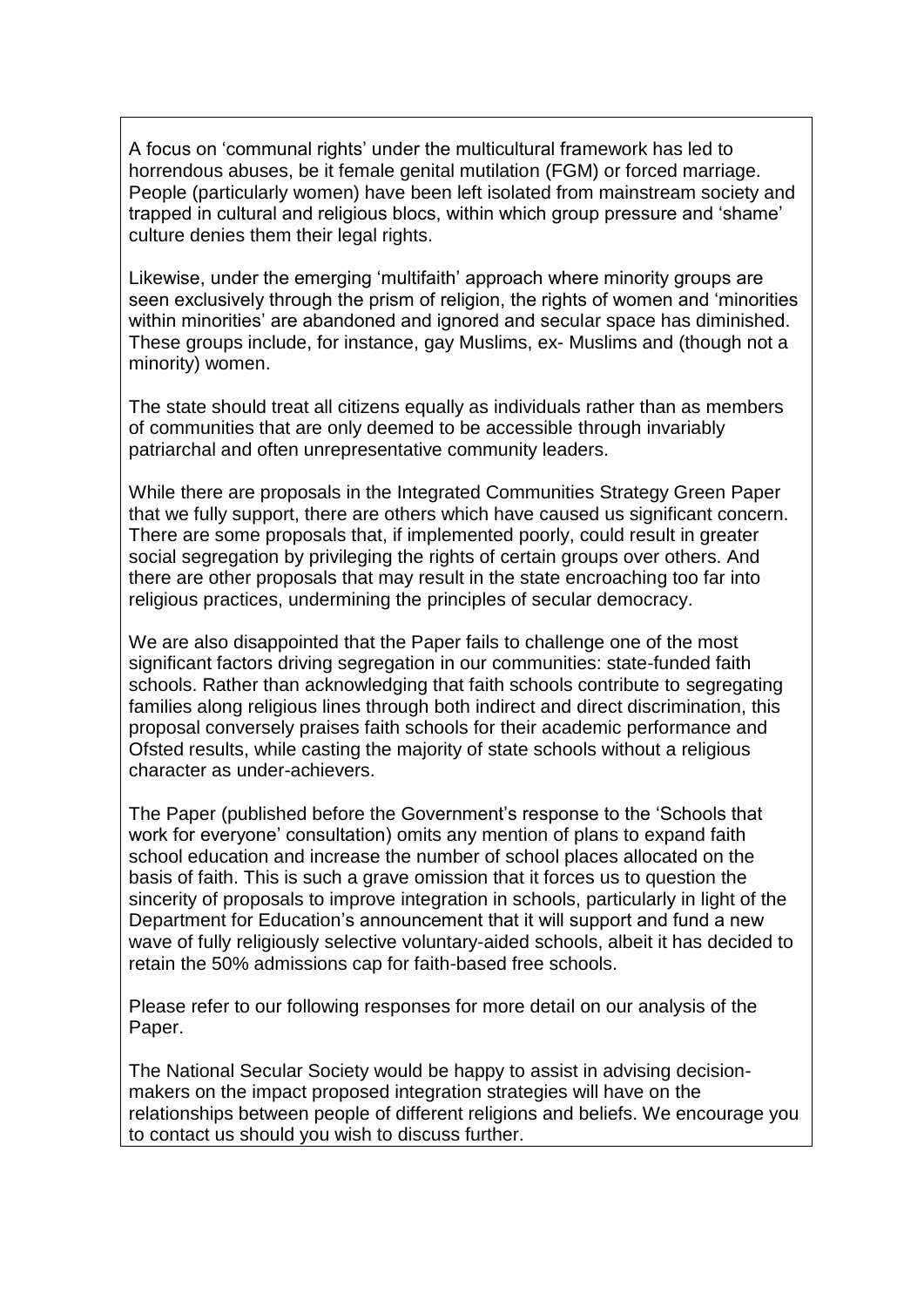# **Question 2**

**We believe that the varied nature and scale of integration challenges means that tailored local plans and interventions are needed to tackle the issues specific to particular places. Do you agree?** 

#### *Please select an item from the drop down menu*

*Not sure / don't know*

#### *Please enter any additional comments below:*

We agree that integration challenges are not uniform throughout the country and that in some cases it is appropriate to tailor local plans and interventions to tackle the issues specific to particular areas.

However, we caution against policies that may result in vastly different provisions in public services in order to meet specific demands of select communities. Please see our response to Question 4 regarding the issue of certain councils supplying unstunned meat for school meals in response to demands from Muslim 'faith leaders', while other councils refuse to supply unstunned meat on animal welfare grounds. Such divisions caused by an over-willingness to accommodate religious demands are a barrier to integration.

## **Question 3**

**Do you have any examples of successful approaches to encourage integration that you wish to highlight, particularly approaches which have been subject to evaluation?** 

#### *Please select an item from the drop down menu*

*Yes*

#### *Please enter any additional comments below:*

The two-thirds of schools in the UK that have no religious character are doing excellent work in creating environments where pupils from all backgrounds can study together, and so contribute greatly towards genuine integration.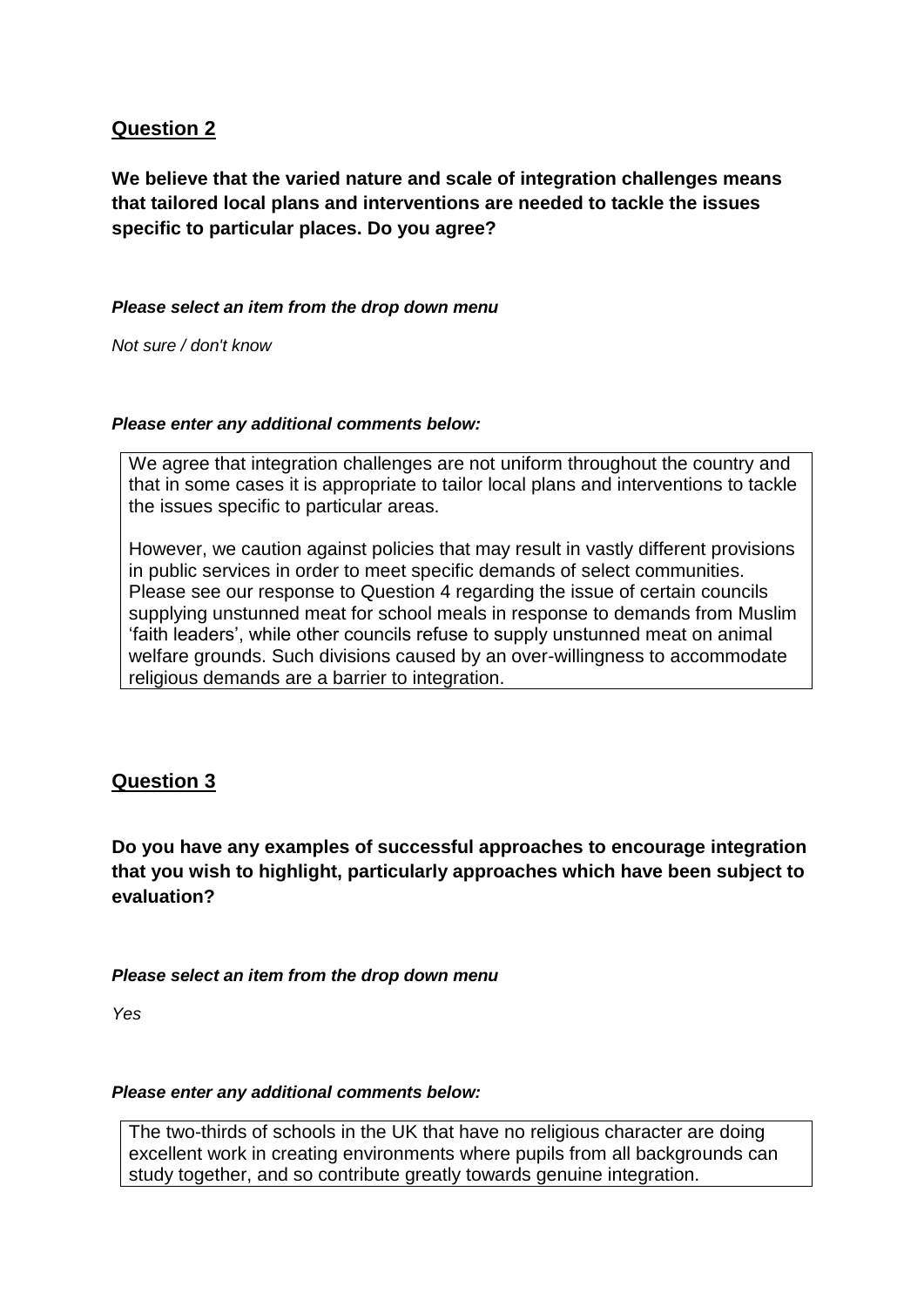We are therefore disappointed that the tone of the Green Paper is undermining this excellent work. P.26 of the Green Paper praises faith schools, saying that they "are more likely to be good or outstanding, compared to non-faith schools" and "achieve better results at Key Stages 2 and 4 than non-faith schools". It also states, "Many faith schools have a diverse intake of pupils from a wide range of ethnic and socio-economic backgrounds."

But this section fails to mention that non-faith schools are achieving far more in promoting integration than faith schools. Non-faith schools do not promote any specific religious or non-religious worldview, meaning they are welcoming environments for pupils of all faiths or none. They also do not engage in any form of discrimination against pupils or teachers on the basis of faith. In contrast, faith schools promote a single worldview from their own faith perspective, meaning pupils from families who do not share the faith are alienated. Many faith schools also actively discriminate against pupils whose parents do not share the school's faith, in addition to teachers and prospective teachers who do not share the faith.

Schools without a religious character are not only succeeding in promoting better integration between families of different religions and beliefs. They are also succeeding at reducing ethnic and socio-economic segregation. In 2017, Challenge, SchoolDash and the iCoCo Foundation reported in *[Understanding](http://tedcantle.co.uk/wp-content/uploads/2013/03/Understanding-School-Segregation-in-England-2011-2016-Final.pdf)  [school segregation in England](http://tedcantle.co.uk/wp-content/uploads/2013/03/Understanding-School-Segregation-in-England-2011-2016-Final.pdf)* that schools of no faith are less ethnically segregated than faith schools. And according to research by the Fair Admissions [Campaign,](http://cdn1.fairadmissions.org.uk/wp-content/uploads/2013/12/Fair-Admissions-Campaign-map-in-depth-briefing.pdf) comprehensive secondary schools with no religious character admit 11% more pupils eligible for free school meals than live in their local areas. Comprehensive Church of England secondaries admit 10% fewer; Roman Catholic secondaries 24% fewer; Jewish secondaries 61% fewer; and Muslim secondaries 25% fewer.

That faith schools admit fewer children from poorer families is why at first glance it appears that faith schools achieve better results at KS2 and KS4. [Research](http://epi.org.uk/wp-content/uploads/2016/11/Pupil_characteristics_and_performance_at_faith_schools.pdf) published in 2016 by the Education Policy Institute found that after adjusting for "disadvantage, prior attainment and ethnicity," pupils in primary schools with a faith ethos "seem to do little or no better than in non-faith schools". Pupils in secondary schools with a faith ethos record only "small average gains" over non-faith schools or "just one-seventh of a grade higher" in GCSE results. The Education Policy Institute study concluded that such minute gains came with a risk "of increased social segregation". It also noted that "the average faith school admits fewer pupils from poor backgrounds than the average non-faith school".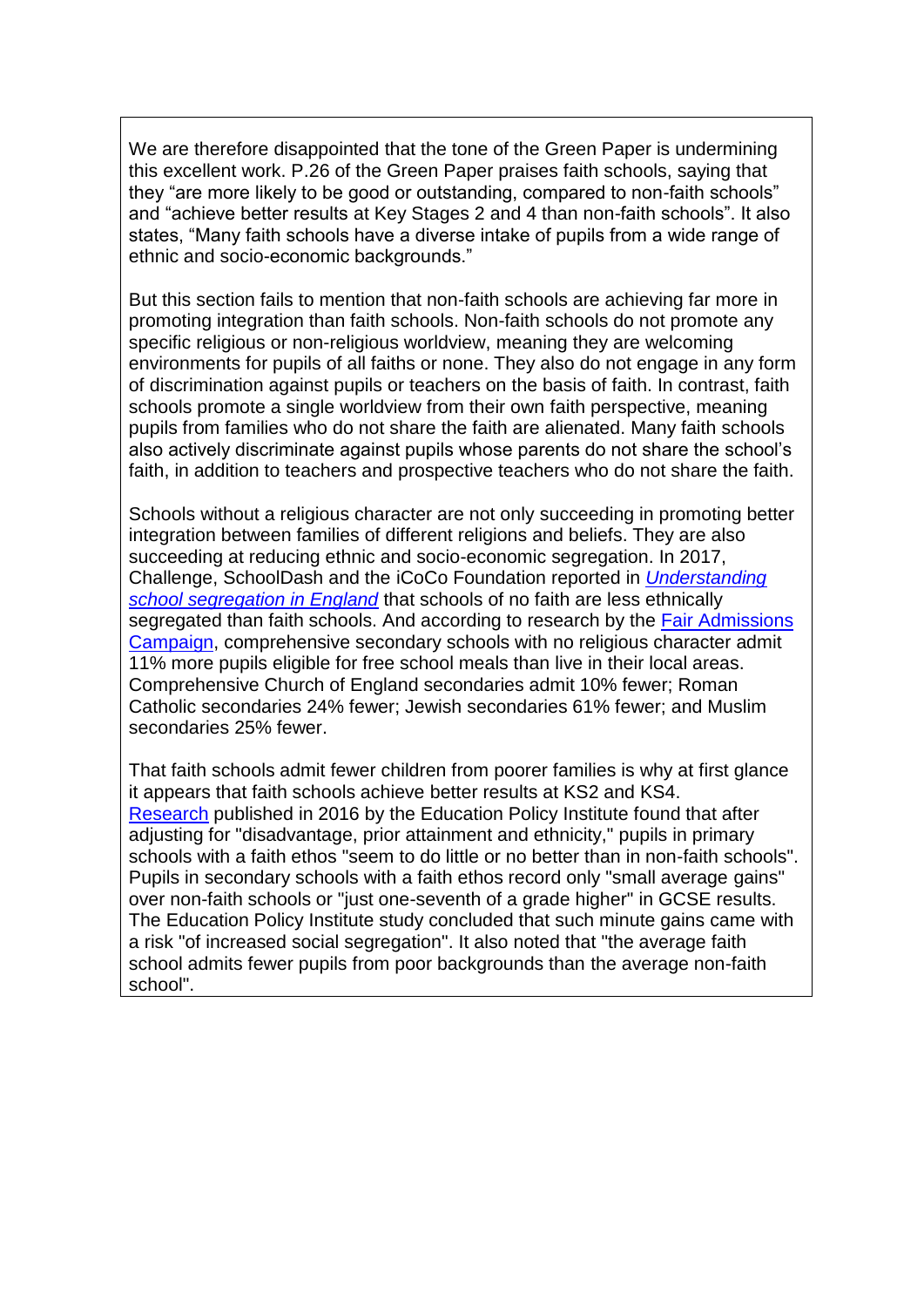# **Chapter 1: Strengthening Leadership**

The questions in this section relate to Chapter 1: Strengthening Leadership.

#### **Question 4**

#### **The Green Paper proposes that we need to build the capacity of our leaders to promote and achieve integration outcomes. Do you agree?**

*Please select an item from the drop down menu*

*Not sure / don't know*

#### *Please enter any additional comments below:*

We agree with some aspects of this proposal, but we have some reservations.

We welcome the proposal to make sure that voices from women and minority groups are heard. We would like to add that it is also extremely important that the "minorities within minorities", such as LGBT people from a faith background, have genuine opportunities to make their voices heard.

Allowing people from all backgrounds to participate and rise to leadership in society requires a bottom up approach. Rather than leadership being the preserve of specific groups or community roles, we would like to see every young person given (through citizenship education and schemes such as the National Citizenship Service that bring people from different backgrounds together) the skills and experience to make their voice heard.

It is positive that the Paper acknowledges that "changemakers" are not always those in positions of authority. However, we still have concerns that the proposal to "build the capacity of our leaders" may result in too much emphasis being placed on 'faith leaders' as the representative of particular communities. We agree with Dame Louise Casey that too many leaders in faith institutions and in communities have allowed diversity and difference to become separatism and segregation that has divided communities.

It is vital to acknowledge that 'faith leaders' do not represent the views of all members of the faith group they lead, and indeed sometimes their interests may be opposed to the interest of others in the community.

For this reason, we recommend increasing opportunities for ordinary people in particular groups to express their own views, rather than being spoken for, and placing less emphasis on 'faith leaders'.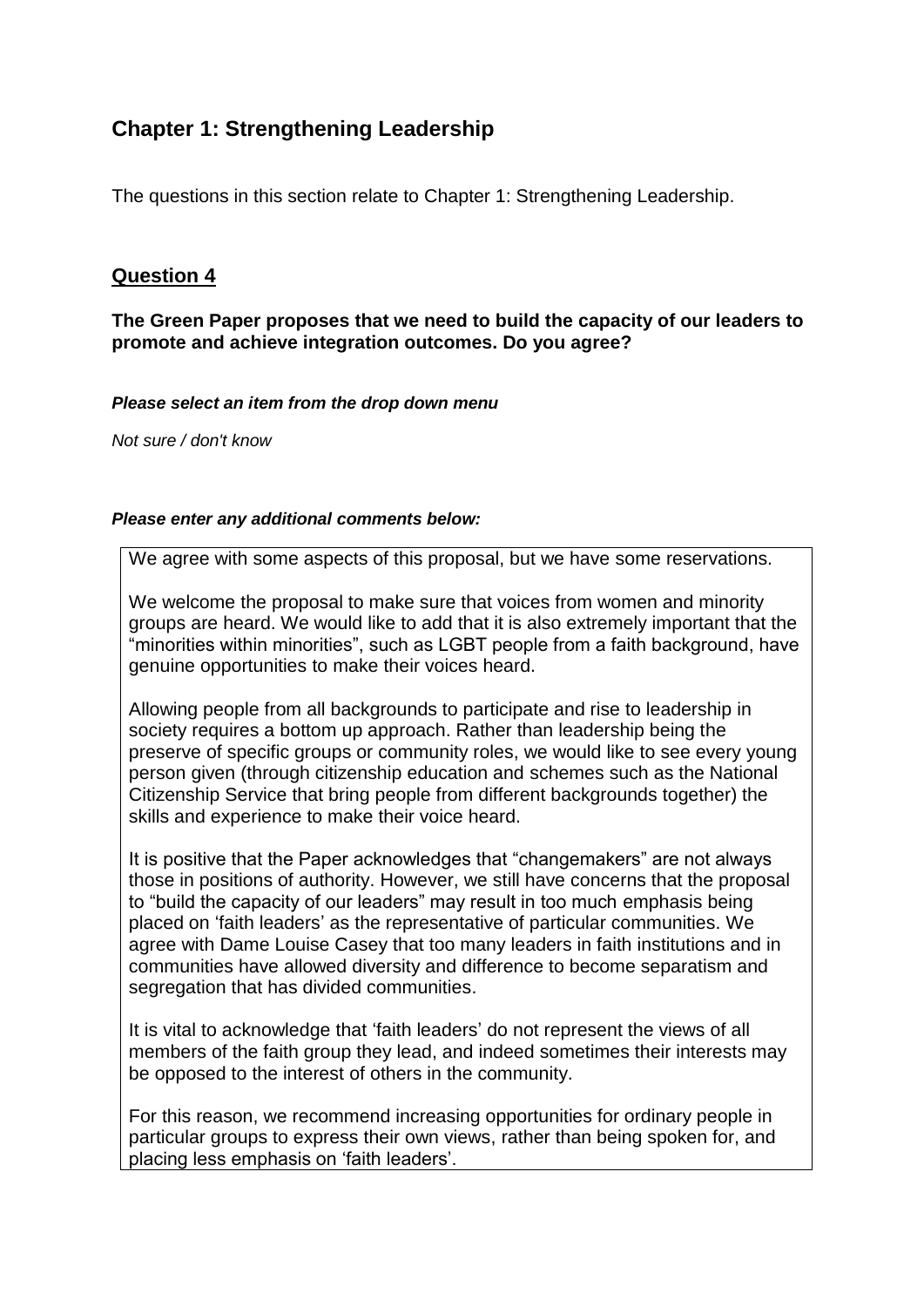Providing support to faith communities needs be done with great caution. To the extent that religion is often a factor in creating division, more religion may be a backwards step. If faith institutions are not properly checked, this could mean strengthening radical groups which are the most likely to hold anti-integration and intolerant views. Also, it must be noted that although some religious communities work well in interfaith contexts, some religious doctrines can be hostile to all other religions and beliefs.

We also have concerns regarding the implementation of the public sector equality duty (PSED). While we absolutely agree that public authorities have a duty to eliminate discrimination, advance equality of opportunity and foster good relations between people with different characteristics, we are disappointed that in practice there are too many exemptions from the Equality Act to allow public authorities to carry out this duty effectively. State-funded faith schools are permitted to discriminate against people on the grounds of faith in their admissions and employment policies, and to teach aspects of their faith that run contrary to the Equality Act – for example, teaching that same-sex relationships are immoral, as revealed in our [report on Relationships & Sex Education at faith schools.](https://www.secularism.org.uk/uploads/unsafe-sex-report-april-2018.pdf)

Additionally, we are worried that PSED may be implemented in a way that results in religious groups having their demands prioritised over the non-religious. For example, despite the majority of Muslims accepting stunned halal meat slaughtered in-line with animal welfare laws, we are aware of at least six councils in England that supply unstunned halal meat in schools in response to the demands of a minority of Muslim 'faith leaders'. Bradford Council even produced an 87-page 'halal manual', developed in consultation with Muslim 'faith leaders'. While councils that form policies based on the demands of religious groups may believe that they are acting within PSED, the reality is that such policies can undermine the needs and views of those who do not share the same beliefs. Due to the suffering it causes to animals, [77% of the British public want to see non](https://publications.parliament.uk/pa/cm201415/cmhansrd/cm150223/halltext/150223h0001.htm#15022324000002)[stun slaughter banned.](https://publications.parliament.uk/pa/cm201415/cmhansrd/cm150223/halltext/150223h0001.htm#15022324000002) It is therefore not in the interest of the majority of the British public for councils to be supplying unstunned halal in school meals. There are far more councils that refuse to supply unstunned halal meat, with many citing animal welfare concerns.

While we support public authority efforts to promote integration, this will not be achieved by giving 'special treatment' to religious groups and allowing them exemptions from laws that govern everyone else; this is in fact the very opposite of an integrated community.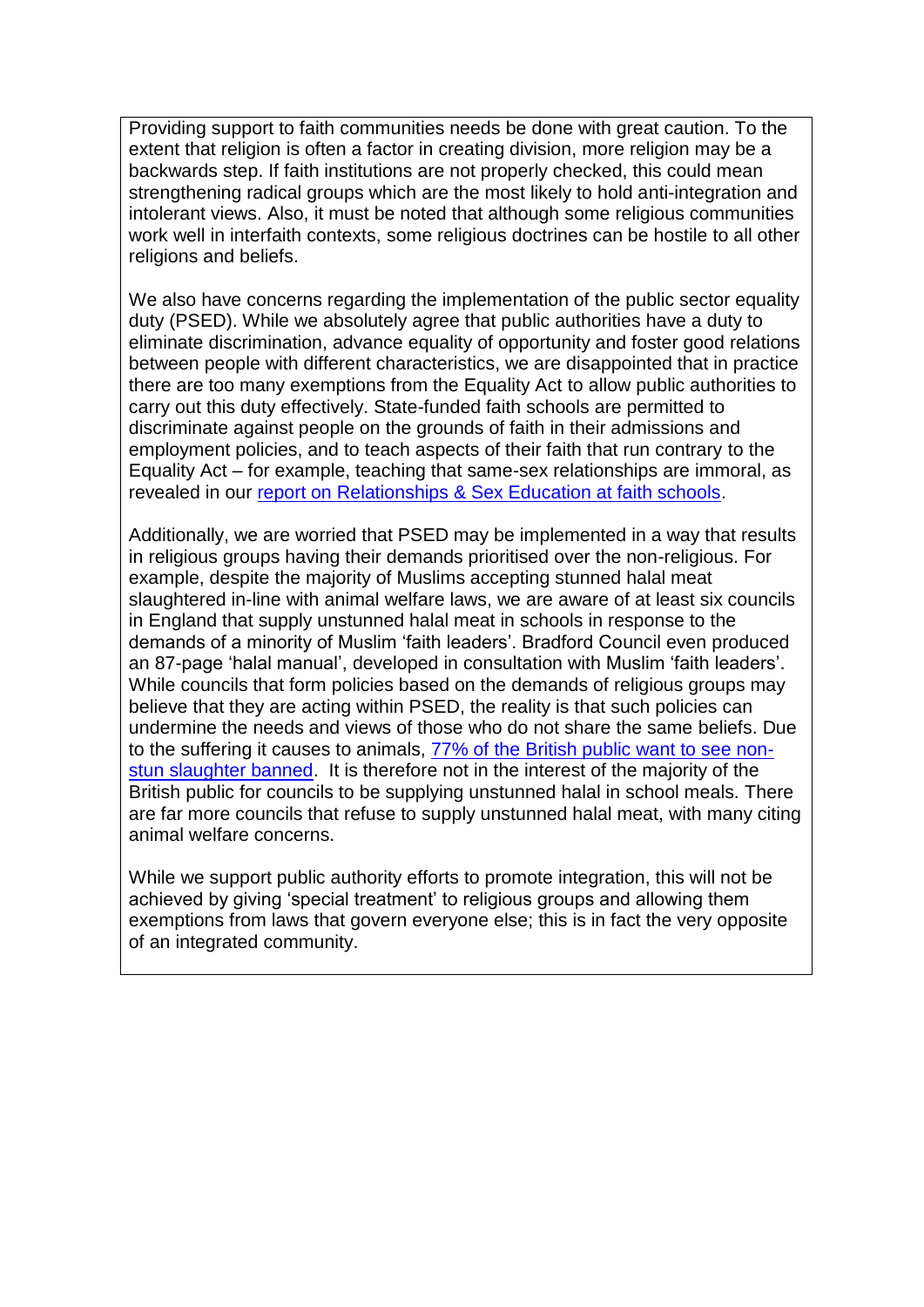# **Chapter 2: Supporting New Migrants and Resident Communities**

The questions in this section relate to Chapter 2: Supporting New Migrants and Resident Communities.

# **Question 5**

**The Green Paper proposes measures to support recent migrants so that they have the information they need to integrate into society and understand British values and their rights and responsibilities. Do you agree with this approach?** 

#### *Please select an item from the drop down menu*

*Yes*

#### *Please enter any additional comments below:*

Education is vital in assisting migrants to integrate. All schools should be equally welcoming to migrants from all cultures and faith backgrounds, including those of no faith. We also support initiatives to tackle hate crime, and to promote highquality citizenship education which promotes an understanding of human rights.

## **Question 6**

**The Controlling Migration Fund was constructed to deal with the short-term migration pressures and associated costs that local authorities can encounter. Do you think it adequately achieves this objective?** 

*Please select an item from the drop down menu*

*Not sure / don't know*

#### *Please enter any additional comments below:*

While the CMF may tackle some short-term migration pressures, more needs to be done, particularly in the field of education, to deal with the deeper problems of integration.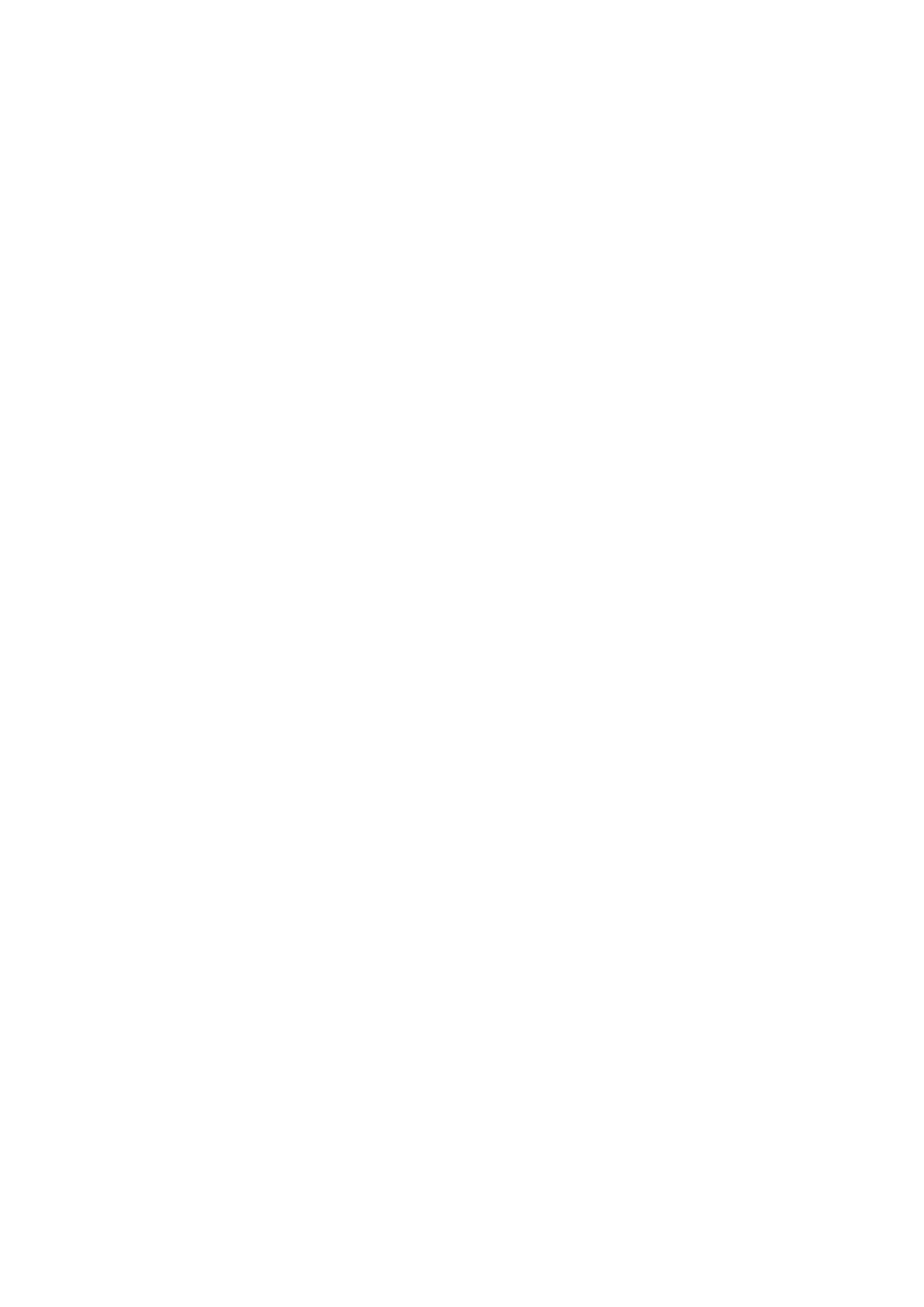# **Chapter 3: Education and Young People**

The questions in this section relate to Chapter 3: Education and Young People.

#### **Question 7**

**The Green Paper proposes measures to ensure that all children and young people are prepared for life in modern Britain and have the opportunity for meaningful social mixing with those from different backgrounds. Do you agree with this approach?** 

#### *Please select an item from the drop down menu*

*No*

#### *Please enter any additional comments below:*

Although there are some proposals in Chapter 3: Education and Young People that we support, we must strongly warn against other policies that will increase segregation. We must also express our dissatisfaction with the Paper's failure to address clear and present barriers to integration within education caused by the provision of state-funded faith schools.

We have outlined our positions on particular aspects of Chapter 3 below.

#### **Faith schools as a barrier to integration**

We are dismayed that the Paper, while acknowledging the existence of schools segregated on ethnic and socio-economic lines, does not tackle one of the principle underlying causes: the existence of state-funded faith schools. Instead, the Paper praises faith schools while portraying the two-thirds of British schools without a religious character as lower-achieving. P.26 of the Paper says that faith schools "are more likely to be good or outstanding, compared to non-faith schools" and "achieve better results at Key Stages 2 and 4 than non-faith schools". It also states, "Many faith schools have a diverse intake of pupils from a wide range of ethnic and socio-economic backgrounds."

But this section fails to mention that non-faith schools are achieving far more in promoting integration than faith schools. Most non-faith schools do not promote any specific religious or non-religious worldview, meaning that they are welcoming environments for pupils of all faiths or none. They also do not engage in any form of discrimination against pupils or teachers on the basis of faith.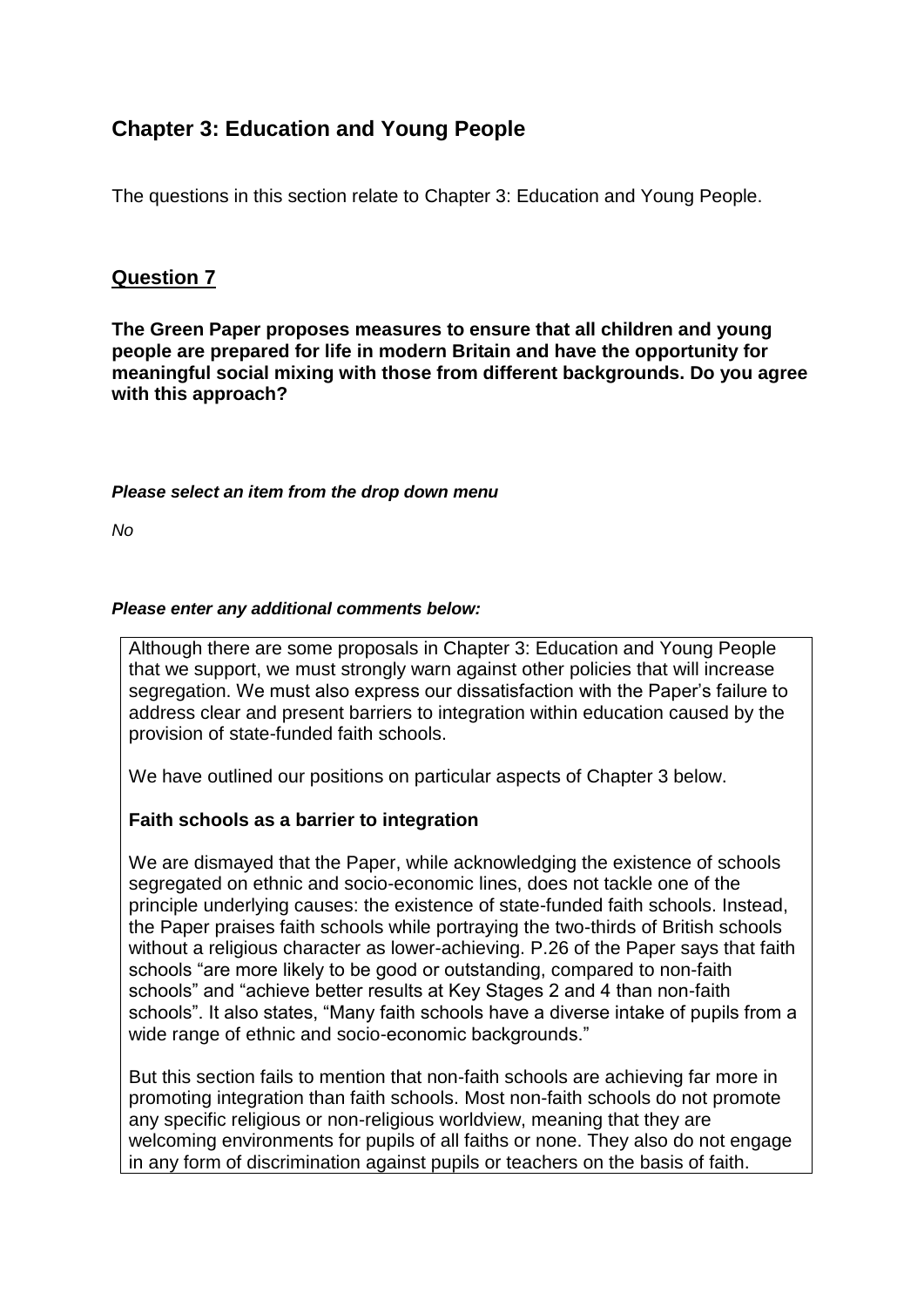Schools without a religious character are not only succeeding in promoting better integration between families of different religions and beliefs. They are also succeeding at reducing ethnic and socio-economic segregation. In 2017, Challenge, SchoolDash and the iCoCo Foundation reported in *[Understanding](http://tedcantle.co.uk/wp-content/uploads/2013/03/Understanding-School-Segregation-in-England-2011-2016-Final.pdf)  [school segregation in England](http://tedcantle.co.uk/wp-content/uploads/2013/03/Understanding-School-Segregation-in-England-2011-2016-Final.pdf)* that schools of no faith are less ethnically segregated than faith schools. And according to research by the Fair Admissions [Campaign,](http://cdn1.fairadmissions.org.uk/wp-content/uploads/2013/12/Fair-Admissions-Campaign-map-in-depth-briefing.pdf) comprehensive secondary schools with no religious character admit 11% more pupils eligible for free school meals than live in their local areas. Comprehensive Church of England secondaries admit 10% fewer; Roman Catholic secondaries 24% fewer; Jewish secondaries 61% fewer; and Muslim secondaries 25% fewer.

Faith schools' admittance of fewer children from poorer families explains why, at first glance, they appear to achieve marginally better results at KS2 and KS4. [Research](http://epi.org.uk/wp-content/uploads/2016/11/Pupil_characteristics_and_performance_at_faith_schools.pdf) published in 2016 by the Education Policy Institute found that after adjusting for "disadvantage, prior attainment and ethnicity," pupils in primary schools with a faith ethos "seem to do little or no better than in non-faith schools". Pupils in secondary schools with a faith ethos record only "small average gains" over non-faith schools or "just one-seventh of a grade higher" in GCSE results. The Education Policy Institute study concluded that such minute gains came with a risk "of increased social segregation". It also noted that "the average faith school admits fewer pupils from poor backgrounds than the average non-faith school".

We also concerned that Ofsted is awarding 'good' or 'outstanding' ratings to some faith schools while missing key issues in them. We have found a number of examples of 'good' and 'outstanding' faith schools where policies indicate that pupils are taught that sex outside of marriage, contraceptives and same-sex relationships are morally wrong. Ofsted should penalise schools which fail to provide impartial education on healthy relationships and uphold their duties under the Equality Act.

Instead of promoting schools of no particular religious character that are genuinely inclusive of pupils from all backgrounds, the Paper instead makes reference to school linking programmes. We question why the government has spent £500,000 on school linking programmes to encourage pupils from different faith backgrounds to interact when non-faith schools achieve this on a daily basis with no additional public money required. As the 2017 *[Understanding school](http://tedcantle.co.uk/wp-content/uploads/2013/03/Understanding-School-Segregation-in-England-2011-2016-Final.pdf)  [segregation in England](http://tedcantle.co.uk/wp-content/uploads/2013/03/Understanding-School-Segregation-in-England-2011-2016-Final.pdf)* report by Challenge, SchoolDash and the iCoCo Foundation has found, proposals to increase contact between pupils in different schools are "not a substitute for the day to day mixing of children at school".

A case study on p.29 praises the Quwwat-ul-Islam Muslim school for its ties to a Catholic school. This is not enough in itself. The school appears academically sound and says it "celebrates diversity" and "welcomes applications from children of all faiths and backgrounds". However, all the pupils appear to be from Muslim backgrounds, and all the girls wear hijab as their uniform. Although many women choose to wear it, the hijab is a symbol of restriction for many women and seems inappropriate attire in the context of encouraging integration within British values.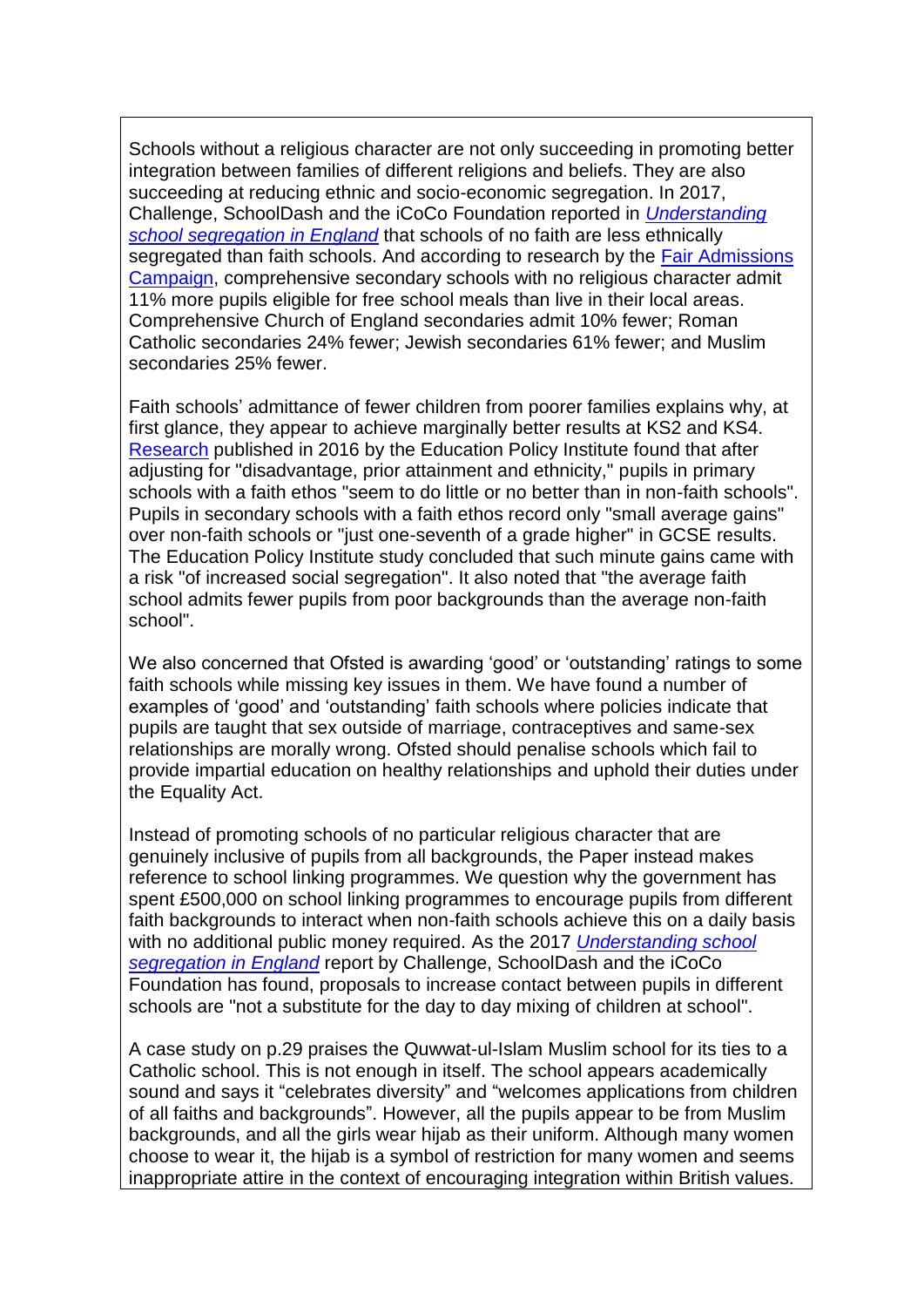One girl at the school is praised on the school website for her memorisation of a large part of the Quran. This form of extreme rote learning of religious texts seems injudicious in a British state-funded educational setting. Can there really be room in such a school for non-Muslim girls?

In its case study on Dixons Mixed Multi-Academy Trust on p.29, the Paper states: "Whilst none of the their Academies holds a specific faith designation, they are all owned equally by children of all faiths and none, and are designed to meet the needs of students from all backgrounds." This model, in which pupils from families of all faiths and none have a genuinely equal stake in the school community, is how our state education system should be – not divided into schools representing different faith communities.

# **Discrimination in School Admissions**

The Paper says "we expect all state-funded schools to be inclusive and welcoming of pupils of different backgrounds". We are disappointed that the Government has no intention of enforcing that or making it a reality.

Whilst we welcome the announcement that the government will retain the 50% faith cap on admissions to new faith-based free schools, plans to actively support the creation of more voluntary-aided schools are a regressive step and a backdoor attempt to appease religious lobby groups by expanding faith school education and increasing the number of school places allocated on the basis of faith.

Department for Education guidance on school standards in relation to fundamental British values says it is "unacceptable" for schools to "promote discrimination against people or groups on the basis of their belief, opinion or background". How then, at the same time, can the Government enable and encourage schools to do just that with regard to their admissions arrangements?

If the government is serious about promoting integration, fundamental values and social cohesion, it cannot afford its current equivocal approach.

Equality Law exemptions which allow faith schools to discriminate against pupils and staff on the basis of religion is completely contrary to the notion of "integrated communities". If the Government is sincere in its aim to improve integration, a basic starting point is to ensure no state-funded school can discriminate against people on the basis of religion. Faith schools should follow exactly the same rules as those without a religious character: they should not be able to prioritise any child or staff member on the basis of religion.

Ultimately, the Government should seek to move towards a non-discriminatory, fully inclusive and secular education system.

## **Home education**

We welcome the proposals to revise guidance on home education that will clarify local authorities' existing powers to take action where home educating parents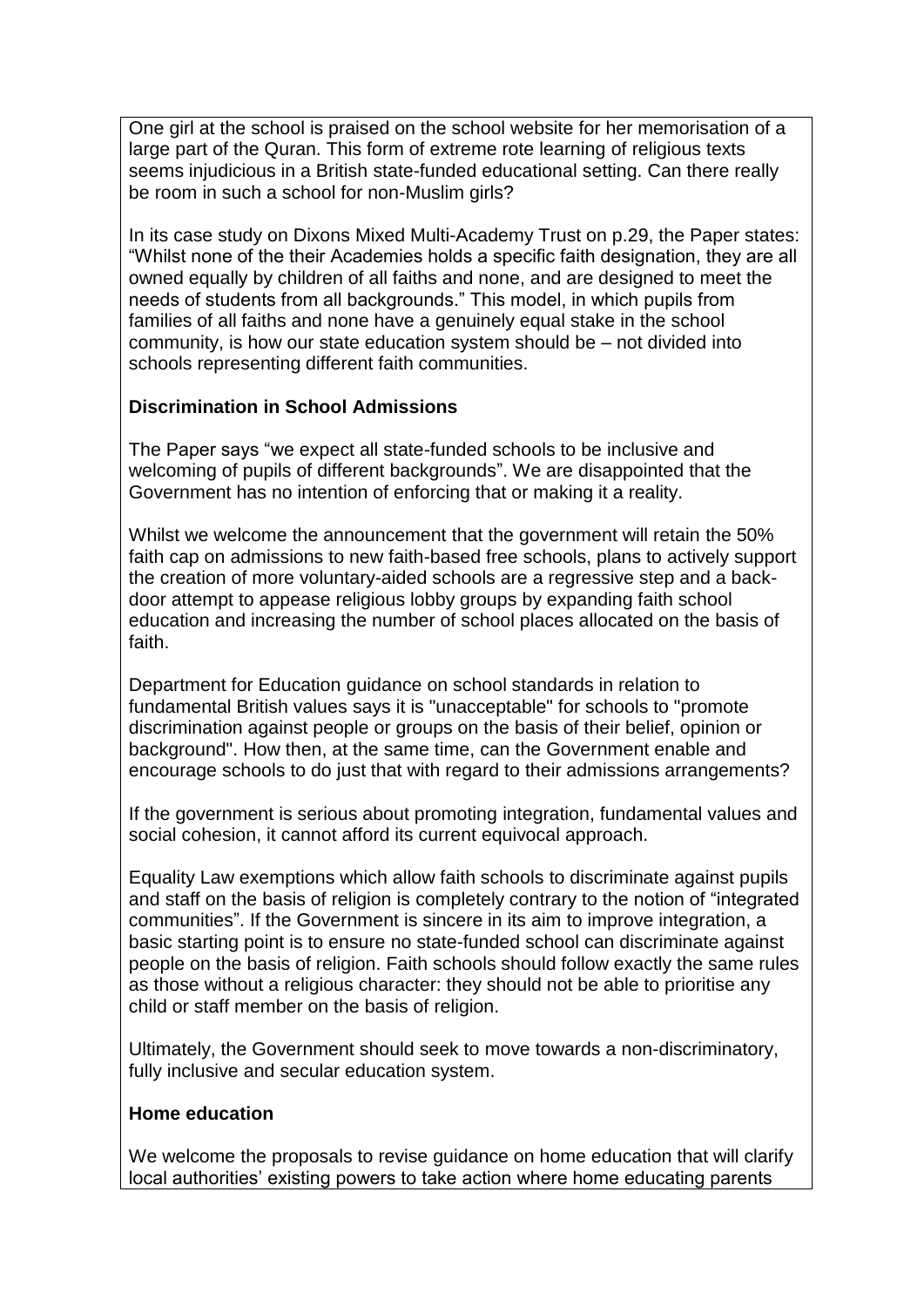are not fulfilling their duties to provide their child with suitable full time education. We believe no children should be "invisible" to local authorities because they have never been registered at a school, or have been withdrawn from school and "disappeared" from records. It is vital that all children can be safeguarded against abuse or neglect.

# **Independent schools**

We [strongly support](https://www.secularism.org.uk/news/2018/05/nss-guidance-for-independent-schools-strikes-the-right-balance) the proposal to review whether the regulatory regime for independent schools that fail to meet required standards should be strengthened. We would like to highlight the issue that there have been independent schools teaching ideas that contradict fundamental British values and the Equality Act.

# **Universities**

We welcome initiatives that ensure lawful free speech can thrive in universities and ensure universities take into account their legal obligations under the equality law. We note that the [report](https://publications.parliament.uk/pa/jt201719/jtselect/jtrights/589/589.pdf) by the Joint Committee on Human Rights (JCHR) on freedom of speech at universities found that critics of religion are among those whose free speech is most likely to be restricted at universities.

# **School ethos, curriculum and fundamental British values**

We strongly support the promotion of 'fundamental British values' in schools. We endorse the values of democracy, the rule of law, individual liberty, mutual respect and tolerance of those with different faiths and beliefs and welcome the fact that this duty on schools provides a mechanism for us to challenge practices including gender discrimination, the promotion of bigotry and hatred against different groups and the doctrinaire teaching of regressive social attitudes.

We also agree with the Paper's statement that "Pupils have the right to manifest a religion or belief, but not necessarily at all times, in all places or in a particular manner". We welcome its statement that the government expects "school leaders to consider carefully reasonable requests to accommodate religious or other beliefs but to weigh this against the objectives of creating a unified school ethos or for the safety of pupils".

The Green Paper states that in formulating their policies, schools need to ensure they act within their duties under equalities and human rights law. This is correct, but equality law exceptions that undermine human rights law must be repealed. These include the exceptions that allow schools to discriminate on grounds of religion or belief and impose acts of worship on pupils. Where religious education is provided, schools should be obliged to provide a broad, balanced and objective curriculum.

## **Unregistered schools**

We strongly support the government's provision of additional resources to Ofsted to inspect suspected illegal schools, and plans to publish guidance on how the government, Ofsted and local authorities can collaborate to help ensure children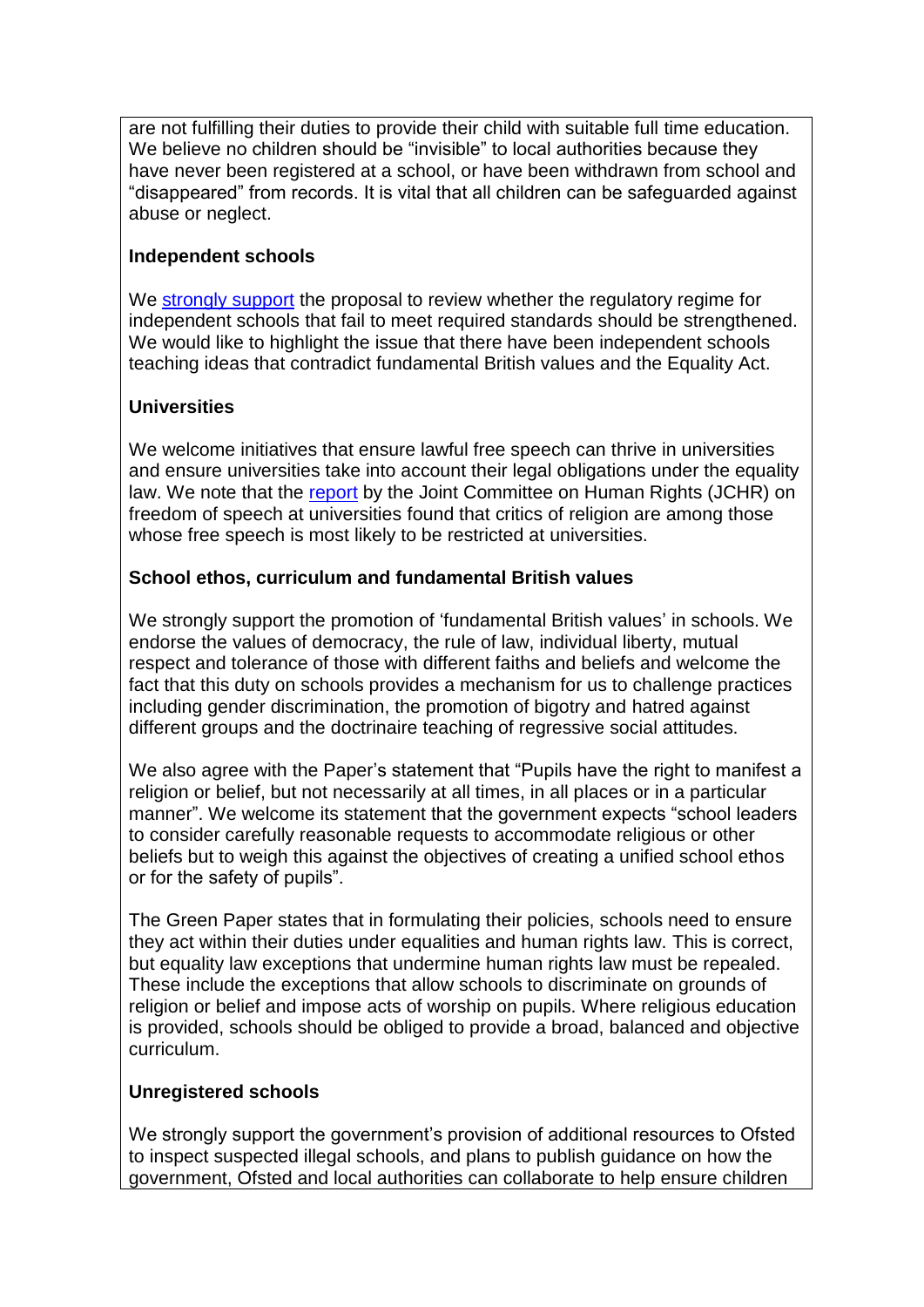attending unregistered independent schools are safe and receiving a suitable education. We believe unregistered full-time schools must be closed down; no child should attend a school that is unregistered and out of reach of inspectors and local authorities.

# **Question 8**

**The Green Paper sets out proposals to support parents with their choice of out-of-school education settings. Do you agree with this approach?**

#### *Please select an item from the drop down menu*

*Yes*

#### *Please enter any additional comments below:*

Out-of-school educational settings, including religious supplementary schools, are a poorly regulated area and there is [clear evidence](https://www.secularism.org.uk/uploads/nss-written-submissions-on-out-of-school-educationweb.pdf) of need for a new system of registration, regulation and inspection to ensure that children in such settings are safeguarded.

We fully supported previous proposals to develop such a system and fear a process of voluntary self-regulation will be inadequate to properly safeguard children.

We note with concern that many of the responses opposing proposals for greater regulation of out-of-school settings were from faith groups stating concerns "around the effect that the proposed regulation would have on out-of-school settings being able to exercise religious and other freedoms". Because these proposals resulted specifically from concerns that "children attending them may be more vulnerable to the risk of extremism and exposure to other forms of harmful practices", it is worrying that such a large proportion of those opposed represent faith groups.

Children and young people have a fundamental right to be protected from harm. Article 4 of the Convention on the Rights of the Child (Protection of rights) places a duty on governments to take all available measures to make sure children's rights are respected, protected and fulfilled. By pandering to religious lobbying we fear the Government will leave children in out-of-school settings without sufficient protection.

We welcome the proposal to work with local authorities to provide more quidance for parents to support them in making an informed choice when considering outof-school education settings, and the steps they can take where they might have concerns.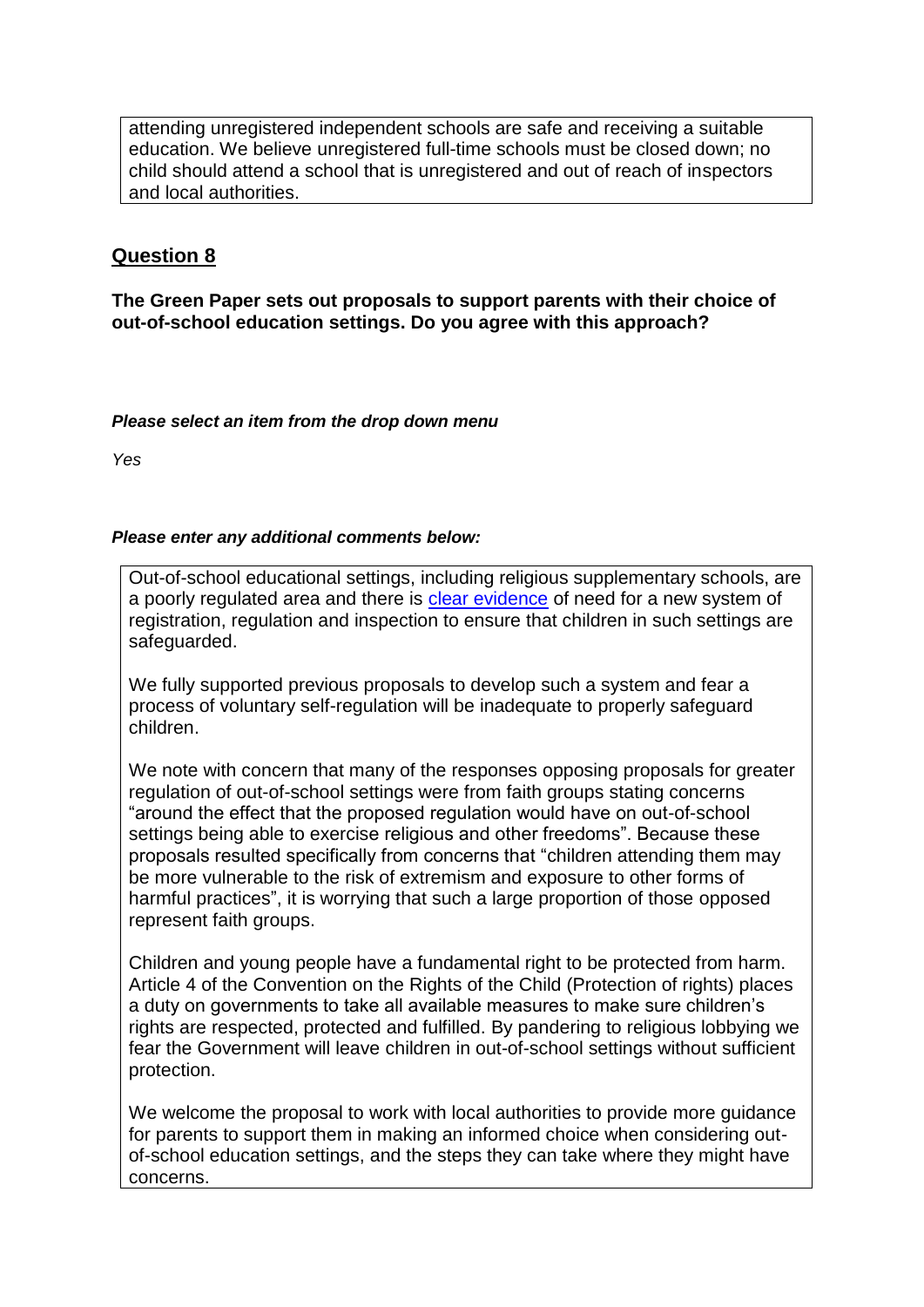# **Chapter 4: Boosting English Language**

The questions in this section relate to Chapter 4: Boosting English Language.

# **Question 9**

**(a)**

**The Green Paper proposes a number of measures to improve the offer for people to learn English. Do you agree with this approach?** 

#### *Please select an item from the drop down menu*

*Yes*

## *Please enter any additional comments below:*

We agree that learning English is vital to integration and we support the Government's proposals in this area. We would like the Government to note that many children raised in isolated religious communities, often attending independent schools, unregistered schools or not attending a school at all, are not taught any English. This can have potentially life-threatening consequences; in 2016, a group of children from the Charedi Jewish community attending an unregistered school nearly drowned on an outing to the Kent coast because their lack of English skills meant they were unable to read warning signs.

**(b)**

## **Do you have any other suggestions on how we can improve the offer for people to learn English?**

#### *Please select an item from the drop down menu*

*Yes*

#### *Please enter any additional comments below:*

No child born in the UK should grow up unable to speak English. All independent schools and home educators should be required to ensure they are teaching their child sufficient English to prepare them for life in the UK.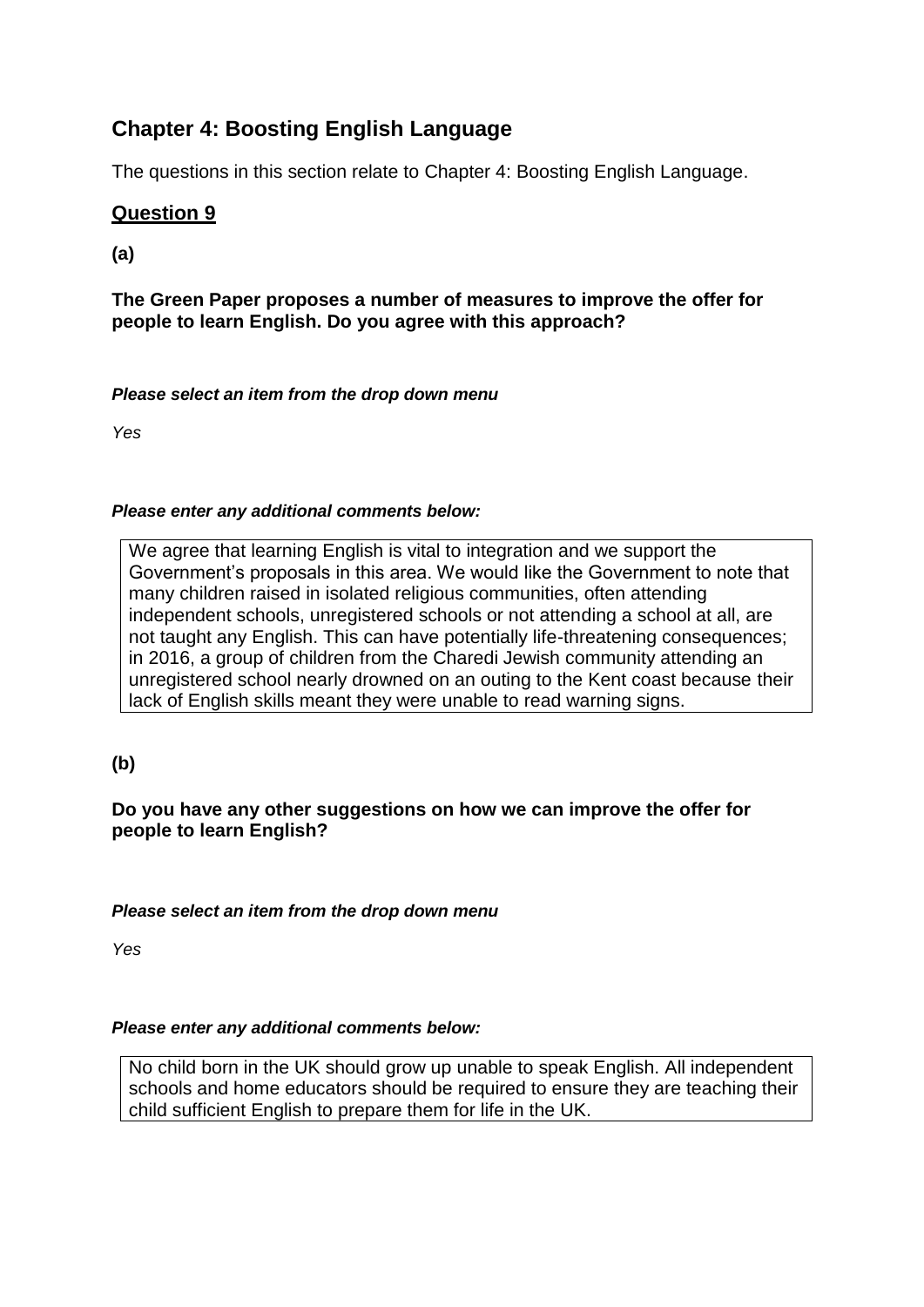# **Chapter 5: Places and Community**

The questions in this section relate to Chapter 5: Places and Community.

# **Question 10**

**The Green Paper proposes measures to ensure that people, particularly those living in residentially segregated communities, have opportunities to come together with people from different backgrounds and play a part in civic life. Do you agree with this approach?**

#### *Please select an item from the drop down menu*

*Yes*

#### *Please enter any additional comments below:*

We agree that shared spaces and shared activities can help social integration and bring communities together by creating a sense of place and fostering local residents' pride.

We would emphasise that, from an integration perspective, community initiatives where people come together over shared interests and local issues are preferable to those based around religious identities.

On p.43 the Paper notes that Pakistani, Bangladeshi and other Muslim communities are the least mixed. The Government may wish to consider the extent to which the Islamic doctrine known as al-Wala' wa'l-Bara', meaning (very roughly) loyalty and enmity, creates obstacles to integration. It provides that Muslims should remain loyal exclusively to Muslims and must distance themselves from all other religions and actively hate their followers, as is much emphasised by Salafists, including UK and foreign-based preachers.

It teaches that Muslims should stick together and have nothing or as little as nothing to do with non-Muslims (sometimes referred to by the derogatory term 'kuffar'). Muslims should never associate with non-Muslims, take them as friends, visit their homes, dress like them, congratulate them on their birthdays, weddings, at Christmas – and much more. If taught in mosques, Muslim schools, madrassas and other out-of-school educational settings this could clearly have a negative impact on integration and social cohesion.

We are disappointed that in this Chapter, residential segregation has been cited as "a key factor driving segregation in schools" but the issue of faith schools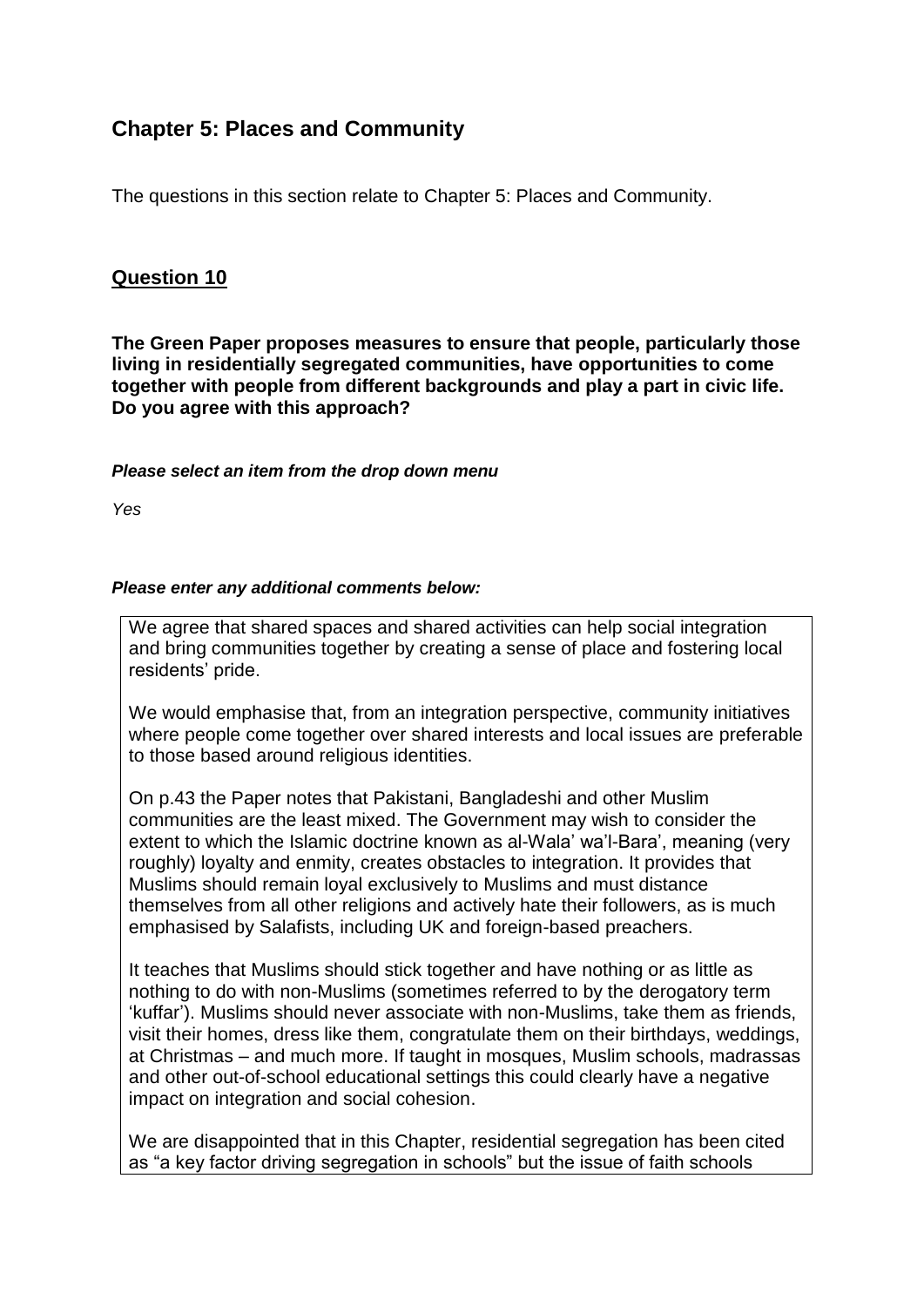fuelling segregation has been ignored. Please see our responses to *Chapter 3: Education and Young People* for our full view regarding faith schools. It must be acknowledged that state schools are themselves public spaces and community hubs; they should therefore all be genuinely welcoming of people of all faiths and none, and neither directly nor indirectly discriminate against them on the basis of religion.

Additionally, we are concerned that some councils have been making planning decisions that fuel division and mistrust between people of different religions and beliefs. Please see our response to Question 4 for details on how some councils have supplied unstunned meat to schools, elevating the demands of a religious minority over the wider public interest and animal welfare concerns.

We would also like to highlight that occasionally religion finds its way into public spaces and activities that should be inclusive to all. One example is the Remembrance Day service at the Cenotaph. Although the Cenotaph itself was designed to be secular, and so inclusive for people of all faiths and none, the service itself has a distinctive Christian character and features hymns, prayers and a procession led by a bishop. Other examples include council-run crematoria with fixed religious symbols present, and public services such as libraries being run by churches who use this as an opportunity to evangelise and proselytise.

We do not object to public services being contracted to providers with a religious ethos – but only if the quality of service is high and there are safeguards in place to ensure the service provided is entirely secular, non-discriminatory and with no suggestion of a particular religion being promoted.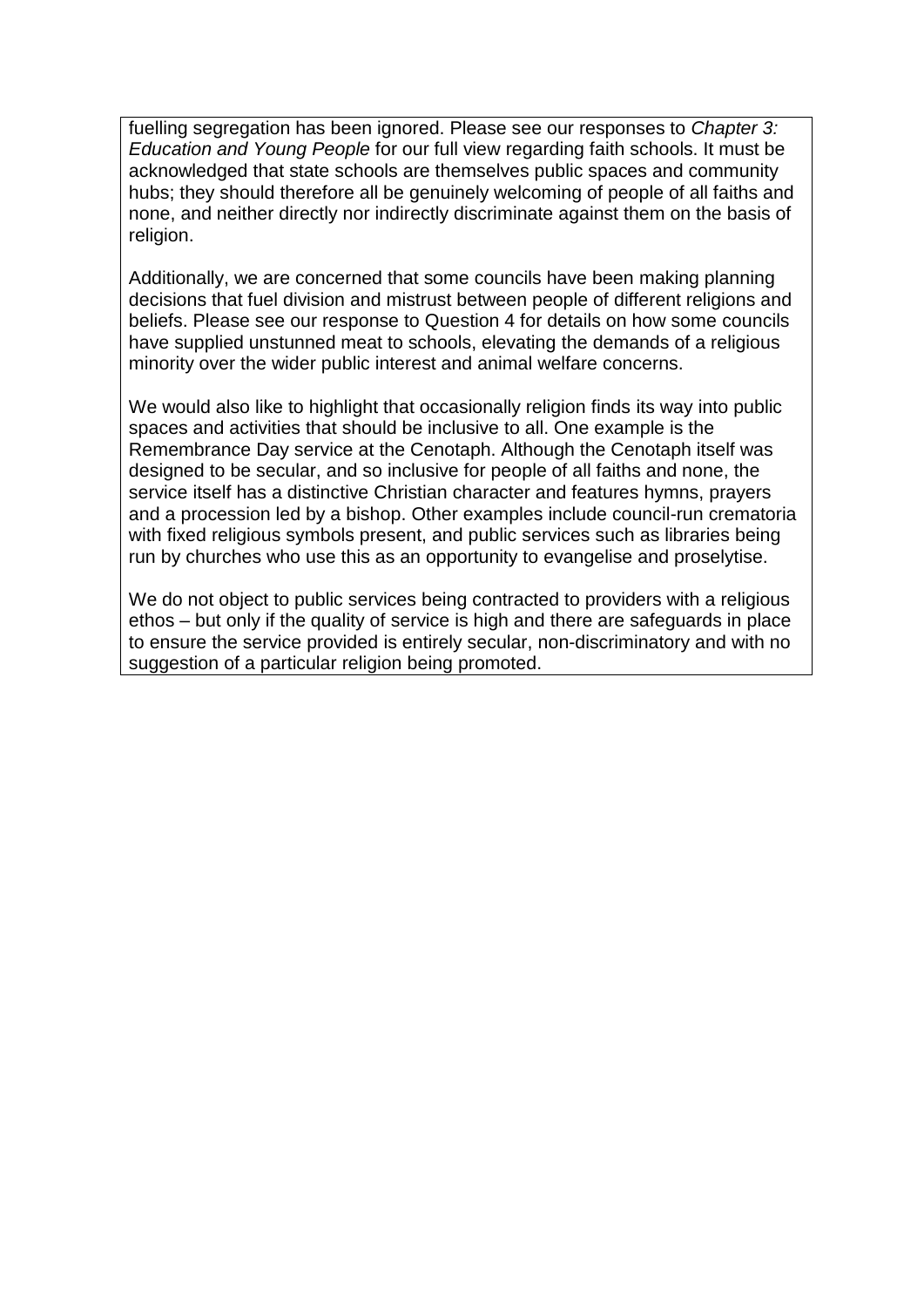# **Chapter 6: Increasing Economic Opportunity**

The questions in this section relate to Chapter 6: Increasing Economic Opportunity.

# **Question 11**

**The Green Paper proposes measures to provide tailored support to people, especially those who may not currently be active in the labour market, to build their confidence and skills to take up employment. Do you agree with this approach?**

*Please select an item from the drop down menu*

*Yes*

*Please enter any additional comments below:* 

We support the government's initiative to increase economic opportunities for all people from all backgrounds.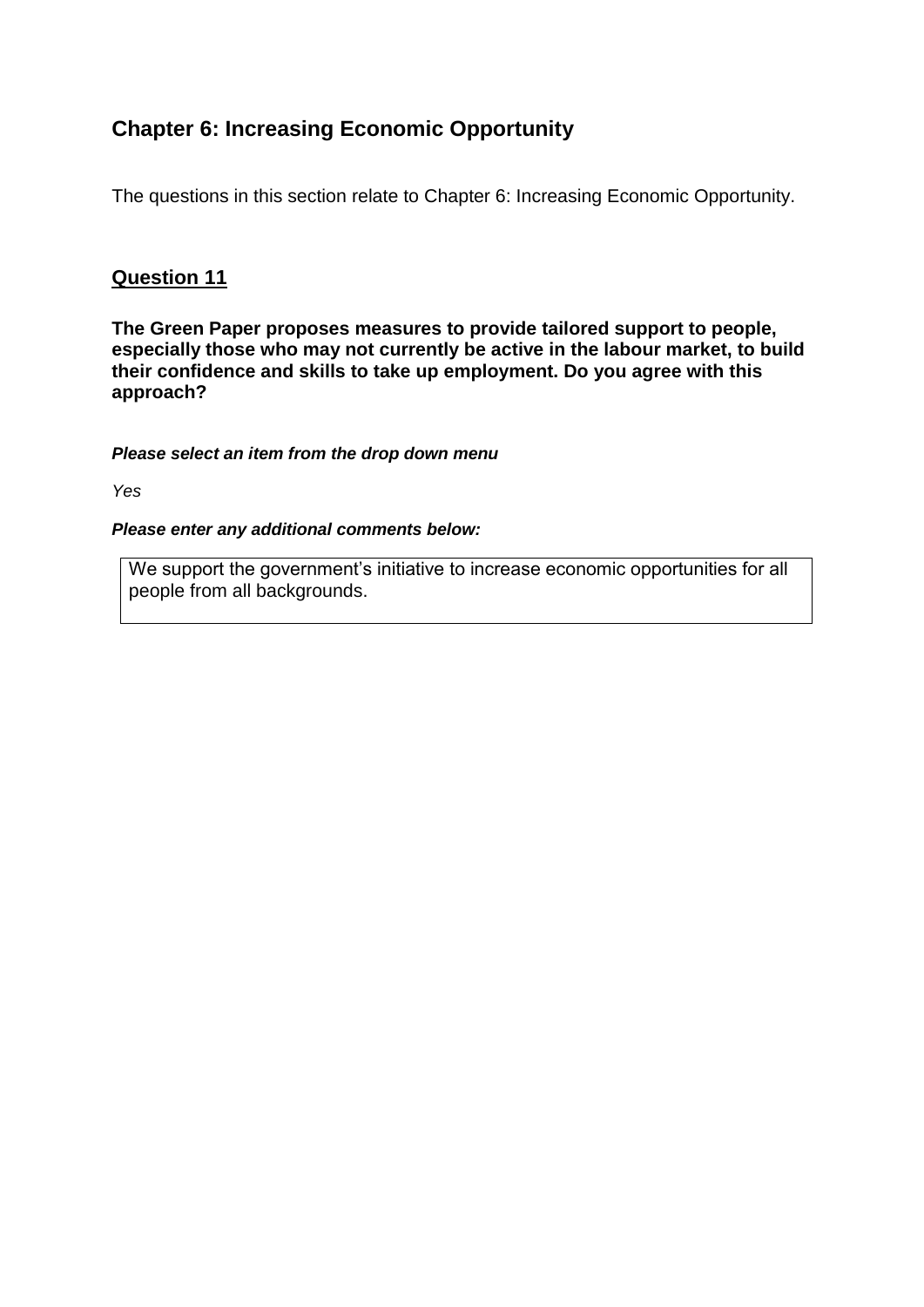# **Chapter 7: Rights and Freedoms**

The questions in this section relate to Chapter 7: Rights and Freedoms.

# **Question 12**

#### **The Green Paper proposes measures to encourage integration and resist divisive views or actions. Do you agree with this approach?**

#### *Please select an item from the drop down menu*

*Not sure / don't know*

#### *Please enter any additional comments below:*

While there are some proposals in this Chapter that we support, there are others that cause us concern.

#### **Protecting rights and freedoms**

The Green Paper states protections in the UK to allow people to practise their faith or belief are some of the strongest in the world.

We believe integration and social cohesion will be best served by the state defending the absolute freedom of religious and other belief, whilst at the same time being clear that the right to manifest religious belief is only assured insofar as it does not impinge on the rights and freedoms of others.

In seeking to maximise religious freedom, the state must not turn a blind eye to the violation of others' rights and freedoms when done in the name of religion. Therefore, when a religious accommodation would impede the rights of others, undermine legitimate public policy efforts or create an excessive financial burden, the state has every right to restrict religious manifestations.

We welcome the statement (on p.60): "it is important to recognise that the freedom to practise religion needs to be balanced against the rights and freedoms of others".

The Paper adds that "striking the right balance can be challenging, especially as social norms change". The Government must be prepared to strike this balance.

Although the Paper states "the government's respect for faith communities will not prevent us vigorously promoting rights to equal treatment", we see little evidence of this. For example, publicly-funded schools run by religious groups are permitted to discriminate on grounds of religion in admissions and employment practices. Genital cutting of boys is defended with no regard for the rights of the child. Grooming gangs in several cities have been allowed to continue, often out of fear on the part of the police, social workers or councils that they may be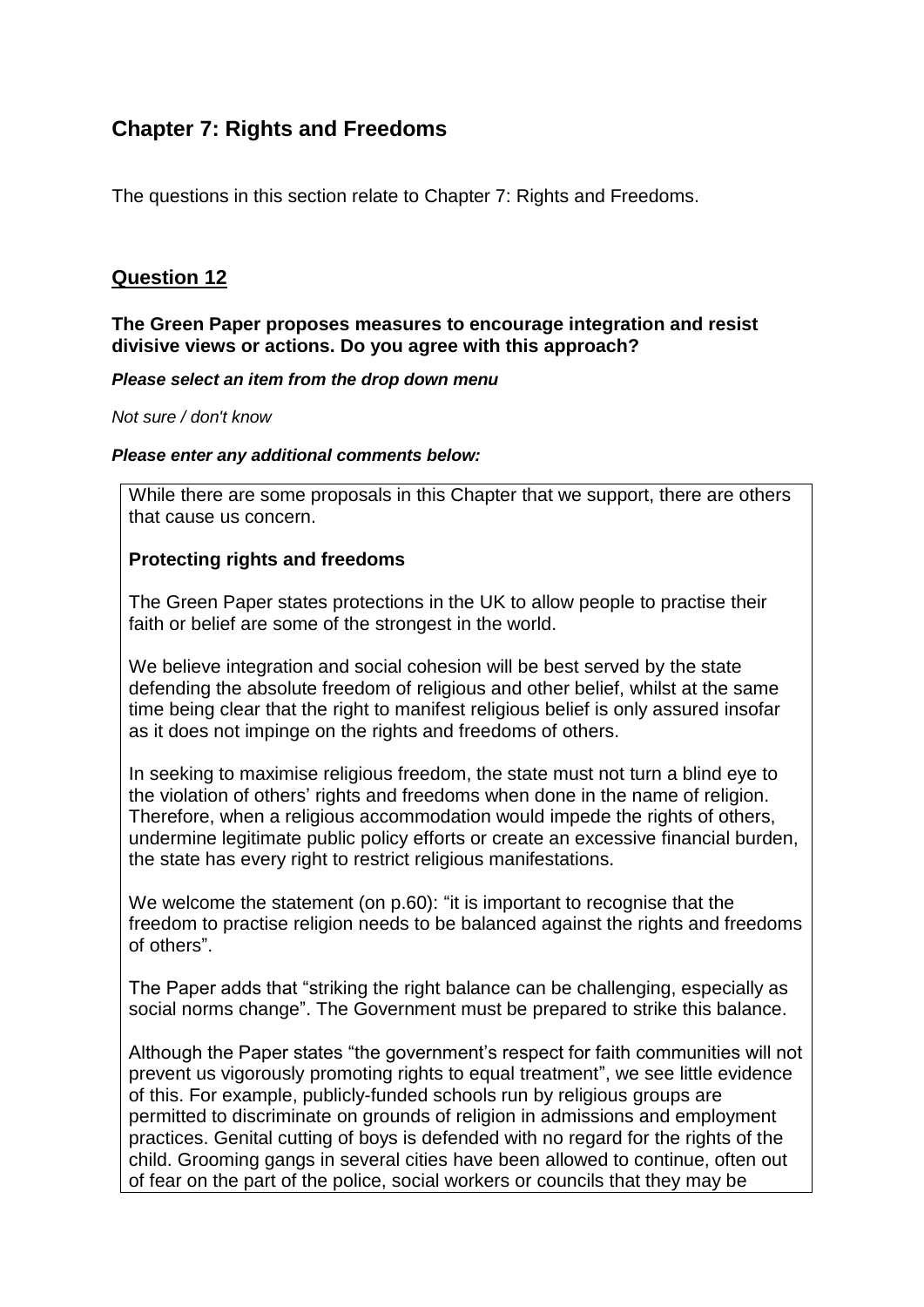deemed racist or 'Islamophobic' if they acted against them. More broadly, the notion of respect often leads to a refusal to tolerate criticism of religions.

We are alarmed that p.57 states "The law allows people to eat Halal and Kosher meat, with strict rules in place that give the maximum possible protection to animals subject to religious slaughter" as an example of protecting rights and freedoms. Not only does this statement ignore and undermine legitimate animal welfare concerns that the public hold about religious slaughter, but it is also misleading.

Far from animals being given "the maximum possible protection", kosher and halal slaughterhouses are given exemptions from animal welfare laws which mean that they do not have to stun the animals before slaughter, leading to unnecessary suffering. It is clear that the majority of Muslims in the UK accept pre-stunning prior to slaughter; over 80% of all animals slaughtered for halal diets in the UK in 2012 were prestunned. Some halal suppliers, such as Najma, consider stunned meat to be more in-line with Islamic values than unstunned meat because it causes less suffering.

The Farm Animal Welfare Council, the EU's Scientific Panel on Animal Health and Welfare, Federation of Veterinarians of Europe, RSPCA, Compassion in World Farming, the British Veterinary Association all agree that animals should be stunned before slaughter. Many other liberal democracies - Denmark, Estonia, Finland, Iceland, Latvia, Liechtenstein, Lithuania, New Zealand, Norway, Sweden and Switzerland - have banned non-stun slaughter.

[77% of the British public want to see non-stun slaughter banned,](https://publications.parliament.uk/pa/cm201415/cmhansrd/cm150223/halltext/150223h0001.htm#15022324000002) in line with the rules that apply to all other forms of animal slaughter. In addition to animal welfare concerns, some people have religious or philosophical objections to eating religiously-slaughtered meat; for example, many Sikhs consider halal and kosher meat to be prohibited to them. Yet non-stunned meat is increasingly present in food that is not intended specifically for Muslims and Jews, and it is frequently not labelled as such. As yet, it is still not a legal requirement for unstunned meat to be labelled as such. The fact that it is increasingly difficult for consumers who wish to avoid eating unstunned meat to do so due to lack of labelling laws impedes rights and freedoms, rather than restricting them.

That such a divisive issue as religiously slaughtered meat, which is responsible for fostering bitterness and mistrust between communities, has been cited as an example of "protecting rights and freedoms" shows a serious lack of judgement.

## **Taking action on hate crime**

We welcome government initiatives to tackle hate crime and its causes.

We particularly welcome the fact that religious hate crime data held by the police based on the motivation of the attacker (where this is known) will be available to reveal the true scale and nature of the problem. This is something we have been calling for for many years.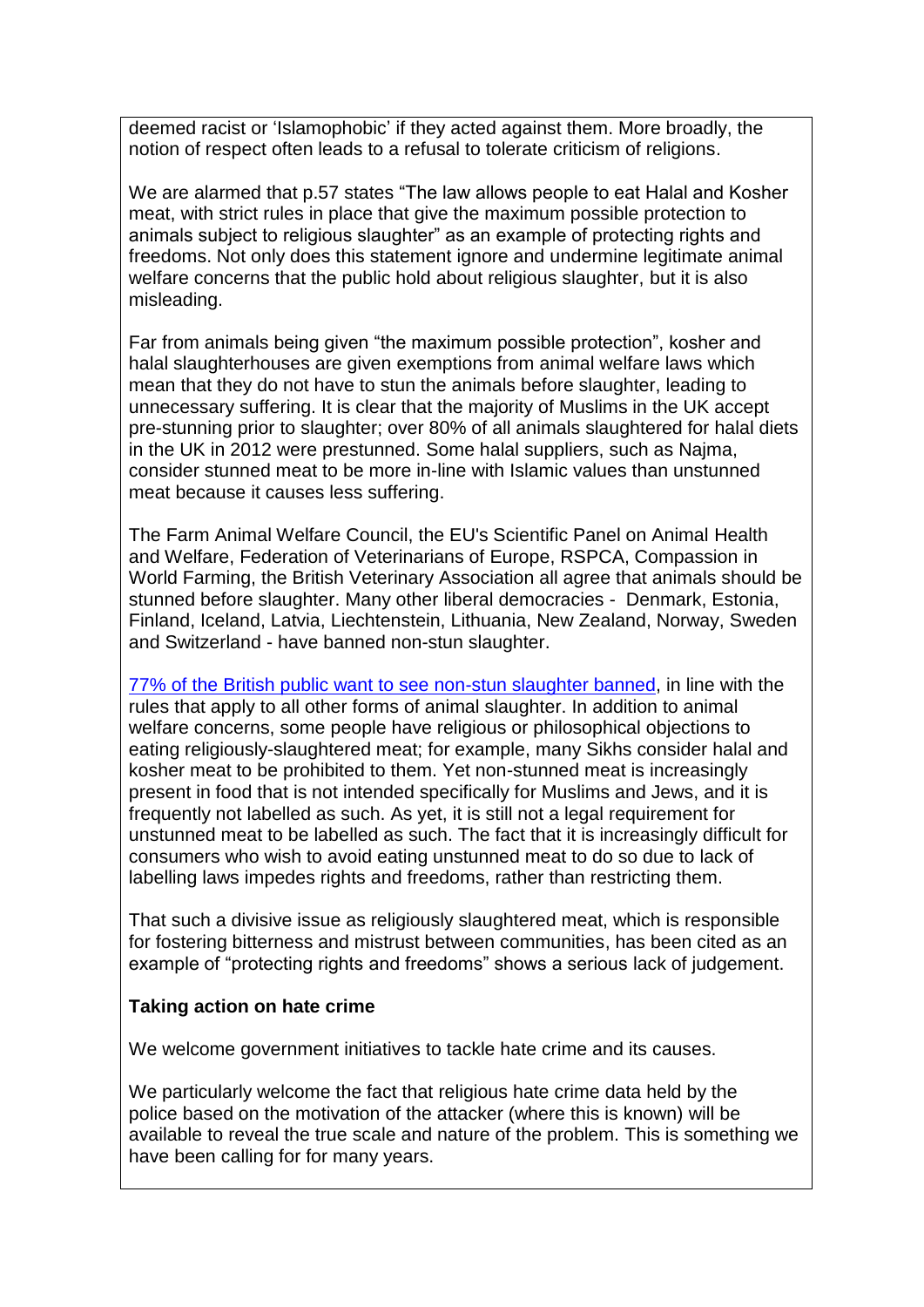#### **Hate on the internet**

While we agree with challenging hateful speech, discrimination and sectarian bigotry, we also believe that a society with robust freedom of expression is best placed to do this. We are concerned that in some cases, criticism and satire of religion on the internet is being wrongly censored as 'hate speech'. It is crucial that any policies to tackle hate on the internet do not restrict the freedom to criticise or mock religion, and so bring back *de facto* 'blasphemy laws'.

The Government and others must recognise that not all criticism of Islam (or religious traditions and practices in general) is due to bigotry.

## **Tackling extremism**

We welcome the new Commission for Countering Extremism and look forward to working with it to support its goals.

## **Understanding influences from overseas**

We support proposals to improve understanding of the ways in which overseas influences can undermine attitudes to rights and freedoms in the UK. We believe that emphasis on the idea of 'one law for all', in that all people from all communities in the UK are subject to the same democratic laws, can help in reducing overseas influences that undermine our rights and freedoms. We support Citizenship education that promotes this idea and other British values, and strongly oppose attempts by religious communities to undermine British law with parallel 'legal systems' based on religious doctrine.

# **Supporting faith communities**

We are concerned that this section of the Paper is too focused on faith institutions, which may lead to the treatment of 'faith communities' as homogenised blocks, a blurring of the separation of church and state and the exclusion of the non-religious.

Although we acknowledge that inter faith activities can help to facilitate dialogue between people of different faiths, some inter faith initiatives and activities can be exclusionary and inward-looking. Inter Faith Network for the UK, one of the organisations that the government funds, will only allow faith groups, inter faith groups, and educational or academic bodies with a focus on inter faith issues to join them. Non-faith groups such as humanists, atheists and human rights groups without a particular faith ethos cannot join, even if they demonstrably share IFN's goals of promoting inter faith understanding and cooperation. Inter faith initiatives that do not include the non-religious merely serve to create a division between the non-religious and the religious.

## **Strengthening Faith Institutions Programme**

Caution is needed here. Some faith institutions, boards of trustees, and minority school boards may simply be learning good PR tactics, having realised that some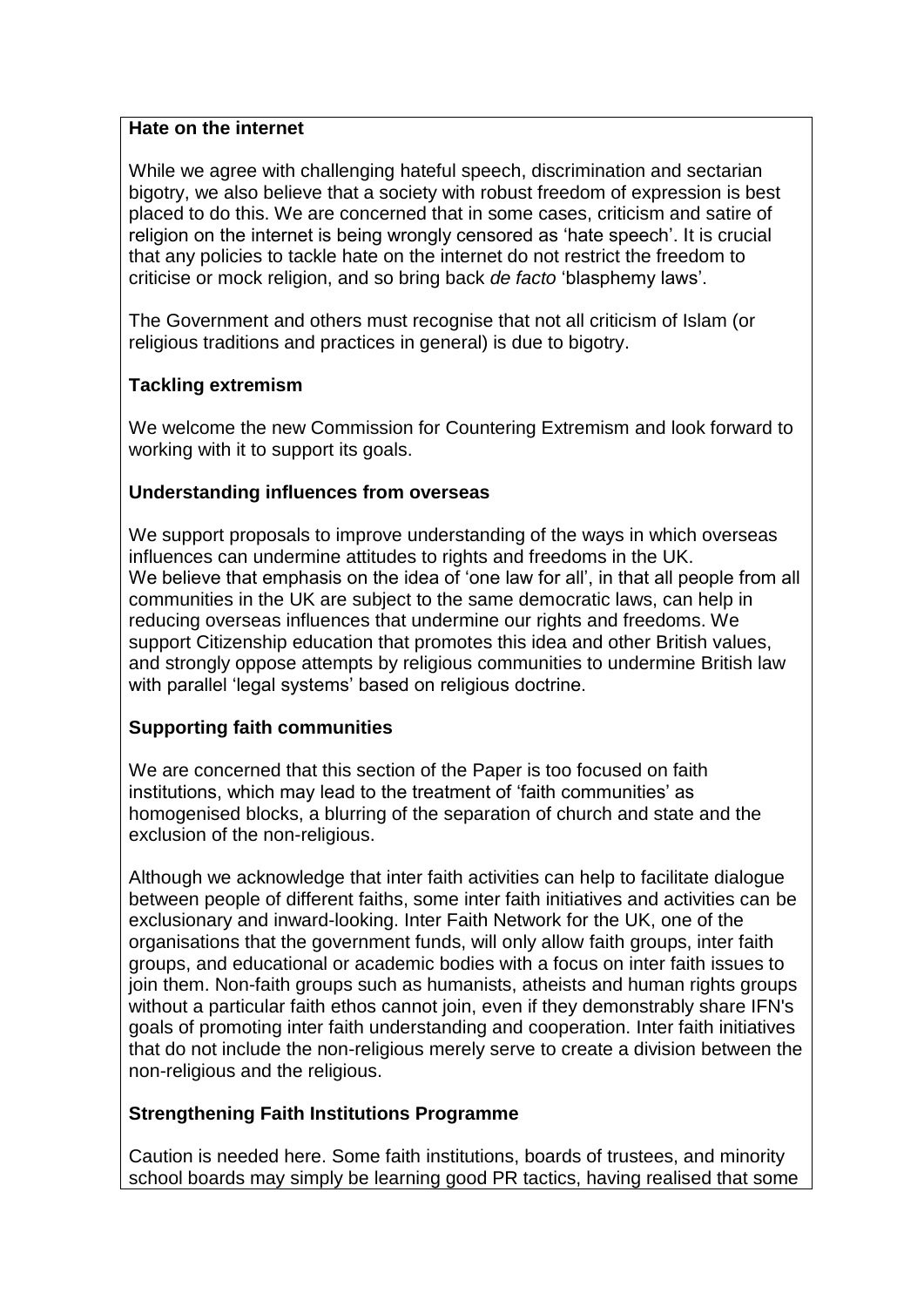of their earlier behaviour gave rise to bad publicity. Strengthening them as faith bodies may not help improve this. Clerical elites may learn governance techniques and become more slick, yet maintain highly orthodox attitudes that are harmful to integration.

The proposals also mention supporting Charity Commission registration. We are concerned that this may lead to more religious organisations that do not provide a genuine public benefit becoming charities, and being entitled to tax exemptions not afforded to non-religious organisations.

Regarding proposals to redefine conditions of the visa system for religious workers, we welcome any initiative that brings the visa system for religious workers in line with those for any other workers in fields with comparable skillsets.

## **Dar ul Uloom qualifications**

We are concerned that the Government will convene a working group to identify barriers to Dar ul Uloom schools to achieve higher education accreditation from UK universities.

Dar ul Ulooms are a 19th-century style of religious academy. The many Dar ul Uloom academies in the UK are direct imports from Pakistan and north India. We understand that they are of Deobandi orientation, meaning that they are likely to adhere to fundamentalist theology, notably in their attitudes to non-Muslims and life in non-Muslim societies. This [short example](http://www.dua.org.za/content/shaking-hands-kuffa) from a South African Dar ul Uloom argues that Muslims should not shake the hands of non-Muslims.

One Ofsted report on a Birmingham Dar ul Uloom stated: "A large number of copies of a leaflet containing highly concerning and extremist views, such as 'Music, dancing and singing are acts of devil and prohibited', were discovered during the inspection." The school responded by calling the inspection "racist".

It should also be noted that all Dar ul Ulooms registered in England appear to be single-sex (male), meaning that women are currently unable to access this form of education.

We therefore question the wisdom of linking Dar ul Ulooms with our higher education system and advise extreme caution.

# **Question 13**

**The Green Paper proposes measures to address practices which can impact on the rights of women. Do you agree with this approach?**

*Please select an item from the drop down menu*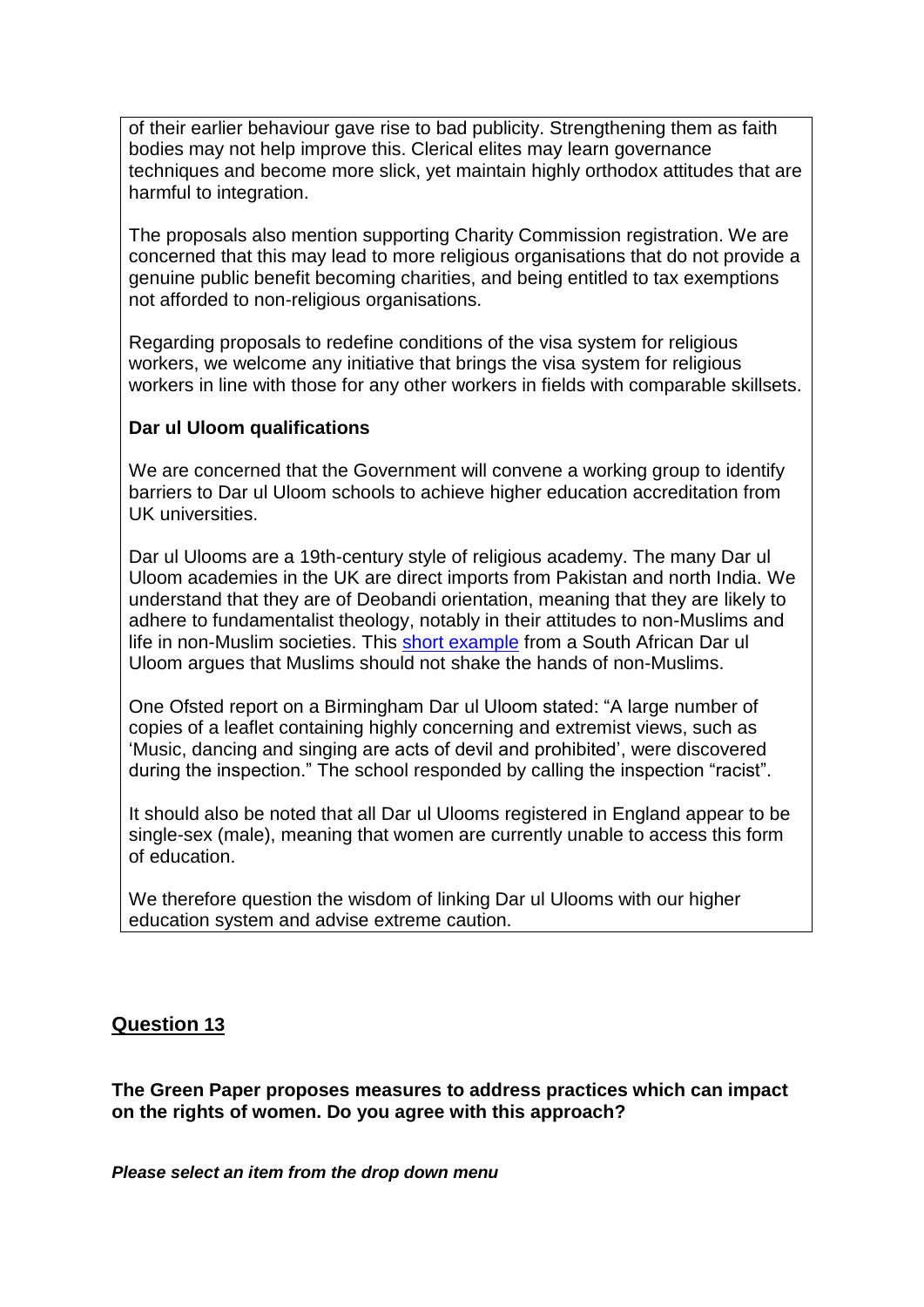#### *Please enter any additional comments below:*

We support reform on the law on marriage to improve equality, fairness, clarity and transparency. However, we are very concerned that the government's proposals in this area will not be conducive to these aims.

The Paper proposes requiring that civil marriages are conducted before or at the same time as religious ceremonies, in response to the issue that women in sharia 'marriages' are being treated unfairly.

We are concerned that if it became a legal requirement for anyone conducting a religious or otherwise ceremonial ritual resembling marriage to ensure the couple were civilly married, this would impinge upon religious and personal freedom. Couples may wish to choose to have a ceremony to commemorate their relationship or satisfy spiritual needs without entering into a legally-binding institution. Pagans and Humanists are two of the groups aside from Muslims that could see their freedoms reduced by a law requiring civil marriage to be held before or at the same time as their ceremonies. We are also concerned that requiring civil marriage to take place before or at the same time as a religious 'marriage' would be a step towards legitimising religious codes, imbuing them with legal significance that they currently lack.

Rather than attempting to 'protect' women by putting restrictions on religious 'marriages', we would like to see women from all communities being genuinely empowered by a program of education to ensure they are aware of their rights and choices in the area of marriage. No woman should ever be in the position where she does not know what constitutes a legal marriage and the difference in the rights and protections involved in a civil marriage and a religious marriage. The government must make every effort to reach women in isolated communities to inform them of the laws of the land.

Religious institutions should be strongly encouraged to take responsibility in ensuring the rights of those entering a ceremonial partnership with another person are being protected and know what the laws of the land are. They should also carefully consider the ethics and safeguarding aspects of who they bind in a religious ceremony if it involves vulnerable people.

If there is evidence that an individual has been misled into thinking an unrecognised religious 'marriage' confers similar rights and protections as a civil marriage, this should be treated as fraud. Additionally, anyone who performs or facilitates a religious ceremony that contributes to a process of grooming underage or vulnerable people unable to consent should be punished under the Sexual Offences Act.

Rather than the state encroaching on religion through imposing new laws on religious ceremonies, we would strongly recommend a complete separation of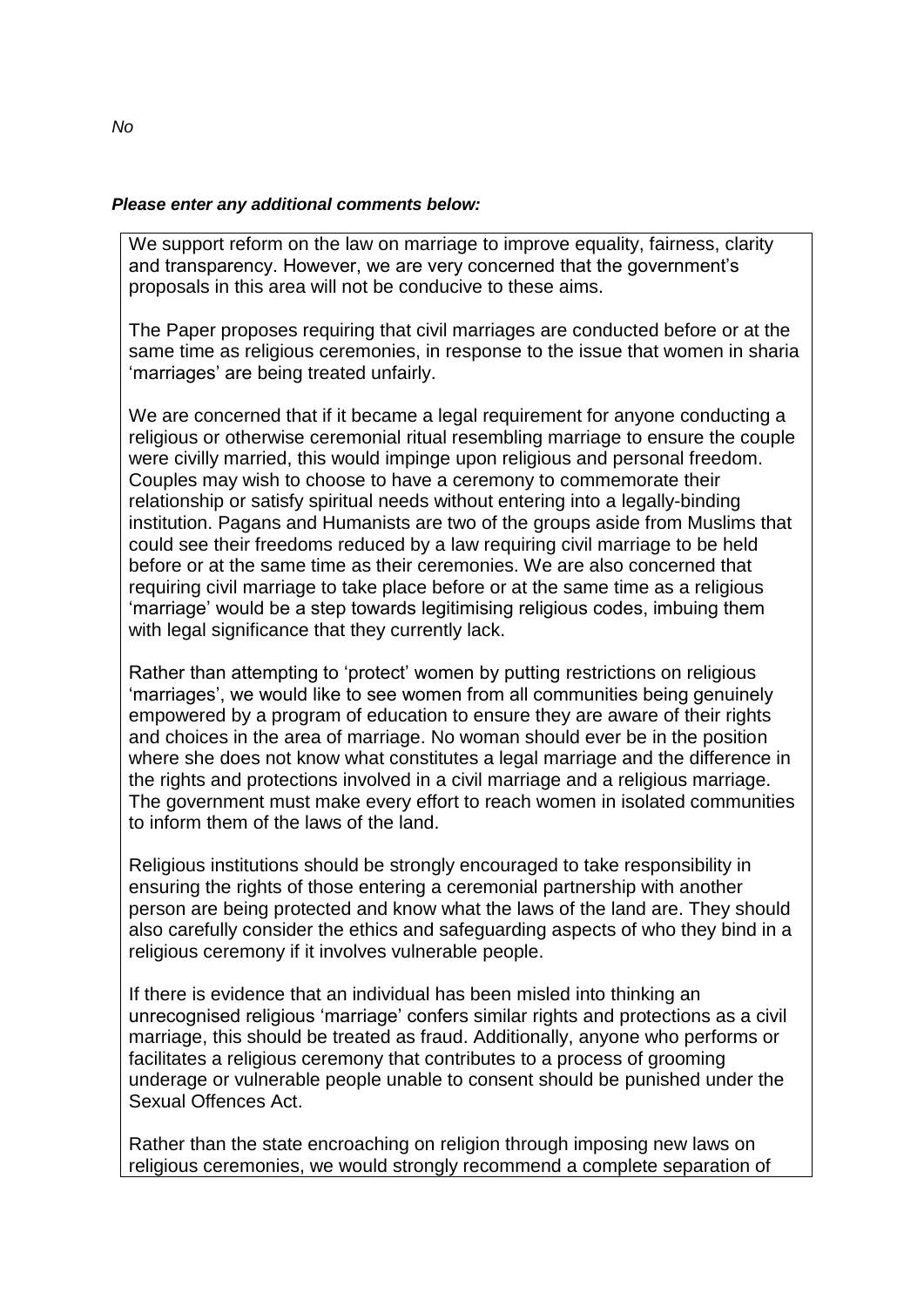religion and state in the institution of marriage. We would like to see marriage reformed completely as a civil institution, with no 'religious' marriage having any legal bearing without a separate civil marriage also taking place. We believe that reforming the current system to secularise the civil act of marriage would result in far less confusion over the status of religious 'marriages' and also make the system fairer for both the religious and non-religious.

One way to achieve this would be to abolish the necessity for legally-binding marriages to be held in a registered building (either religious or civil). Instead, the legal status of the marriage should be determined by the registrar and the registration process. This is in line with arrangements for Jewish and Quaker marriages, as well as the law in Scotland which operates with some success. It would mean that couples would have far greater freedom to marry where they wished; a civil marriage could still take place in a place of worship as part of a religious ceremony.

If the Government is to address practices which can impact on the rights of women it must recognise the ways in which the entrenchment of sharia councils and parallel legal systems within minority communities creates a space for the perpetuation of patriarchal control and harm to women.

It must also recognise the need to challenge 'modesty culture'. One specific arena to do so would be in schools, where education policy should empower girls and help them to make their own decisions once they are ready to do so. For example, girls from Muslim backgrounds could be supported to have free choices, rather than having so called 'modesty' codes imposed on them. NSS research has revealed a number of schools where the hijab is imposed via school uniform policy. No child should be obliged to wear the hijab, or any other article of religious clothing, whilst at school.

Meanwhile, a growing number of schools are making accommodations to allow young girls to wear the hijab – sometimes under pressure from religious communities. The Government should robustly support schools which decide not to incorporate the hijab when they make the decision in the best interests of children. We see no good reason why accommodations to allow the wearing of the hijab should be made by primary schools.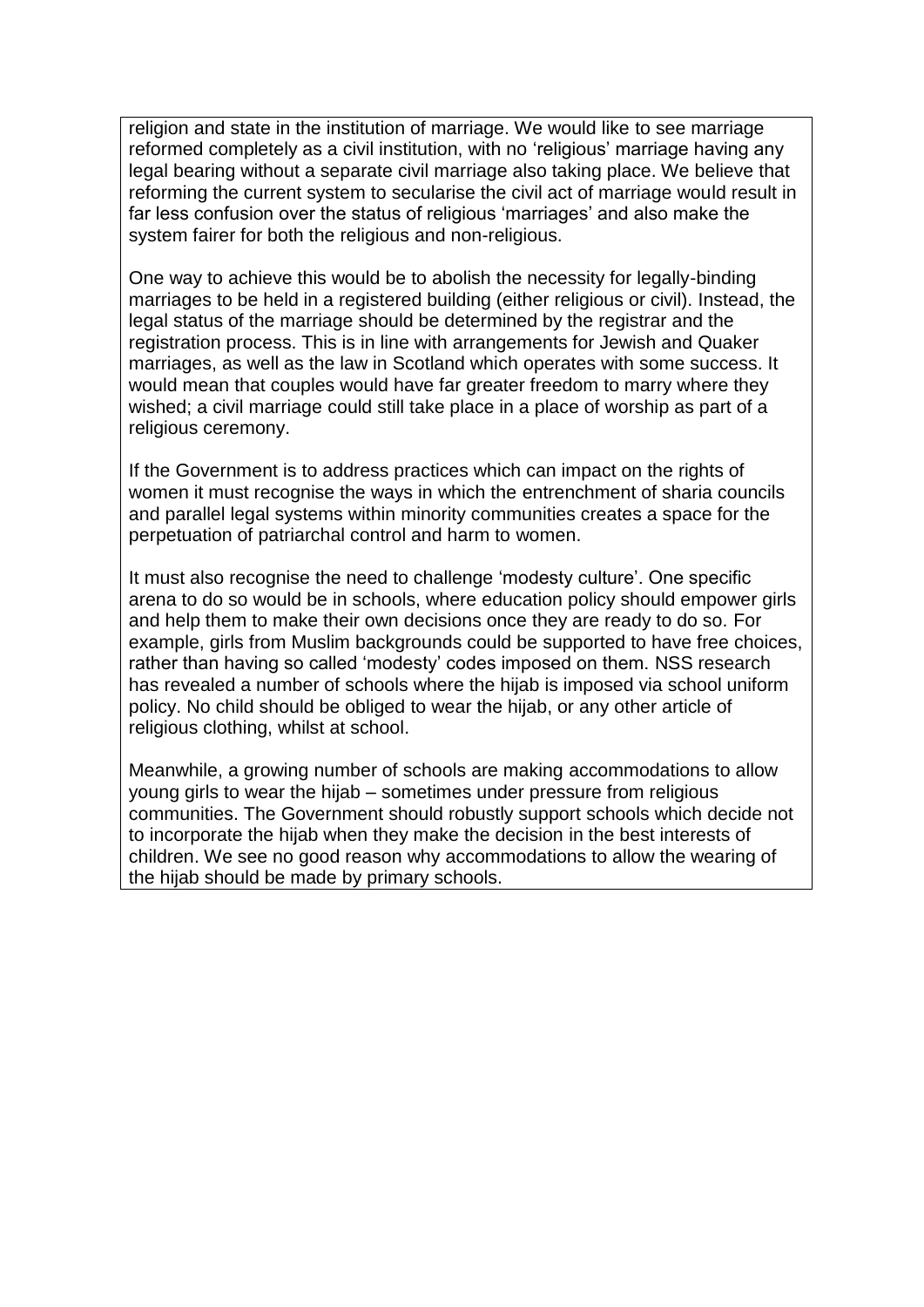# **Chapter 8: Measuring Success**

The questions in this section relate to Chapter 8: Measuring Success

# **Question 14**

**The Green Paper proposes core integration measures for national and local government to focus on. Do you agree these are the right measures?**

*Please select an item from the drop down menu*

*Yes*

#### *Please enter any additional comments below:*

We generally agree with these methods. However, we would like to reiterate our dismay that the segregation inherent to faith schools, and the exemptions from the Equality Act that enable to them to self-segregate even further, have not been addressed in these indicators. Although "type and contexts of social mixing among pupils in segregated schools" and "better promotion of integration in schools" have both been listed as indicators, it is hugely regrettable that the Green Paper has not been used as an opportunity to confront the very clear challenge faith schools pose to genuine integration.

The National Secular Society would be very happy to be contacted for further information or advice on methods for improving integration between communities of all faiths and none.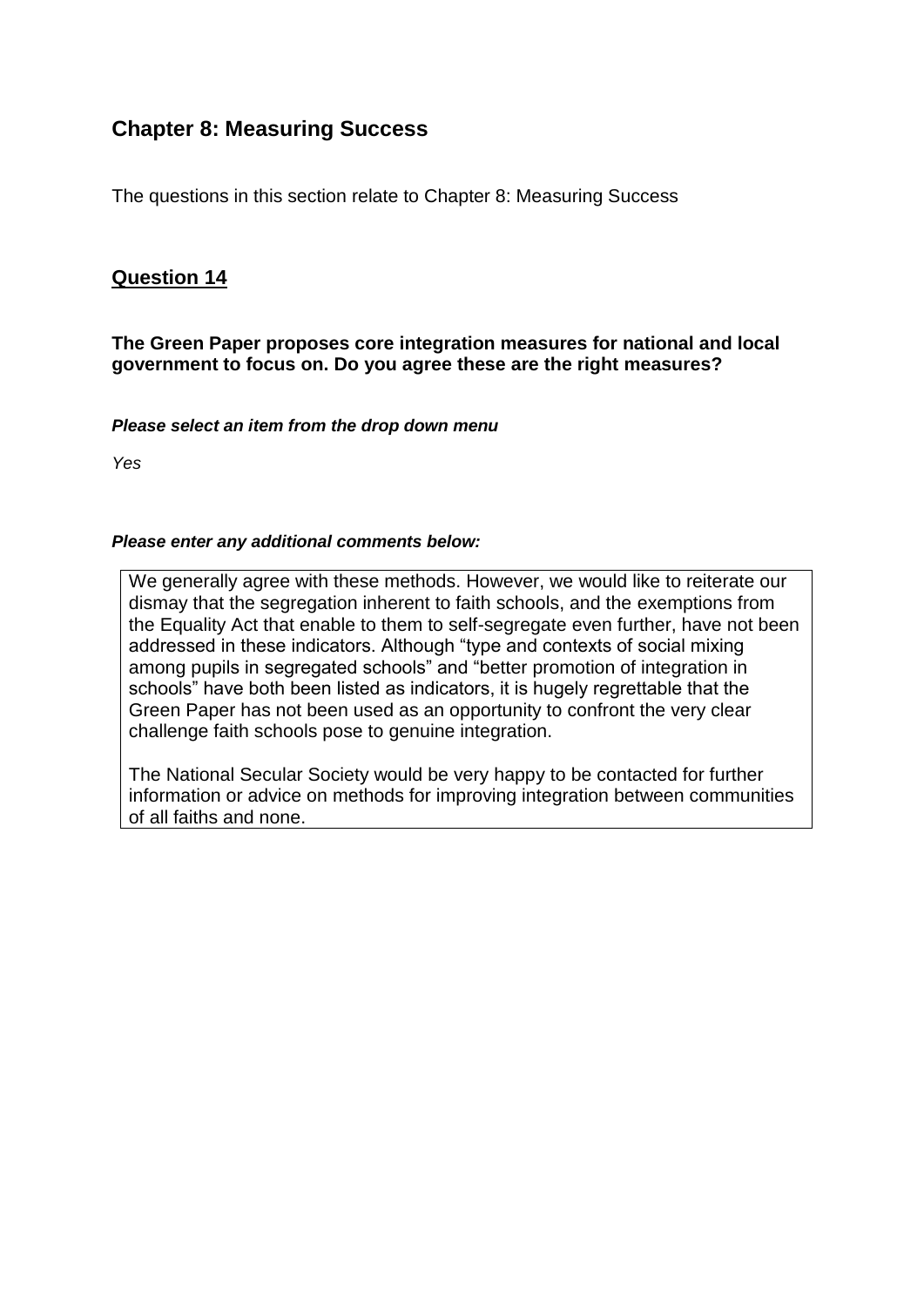# **Submitting additional information**

You can submit your additional information to the following email address: [IntegrationStrategy@communities.gsi.gov.uk.](mailto:IntegrationStrategy@communities.gsi.gov.uk)

You may wish to compress your document into a zip file before sending, or consider using a file transfer link if it is a large document.

If you send your additional information via email, please make sure the subject says "Consultation response: additional information from [insert your name/organisation]".